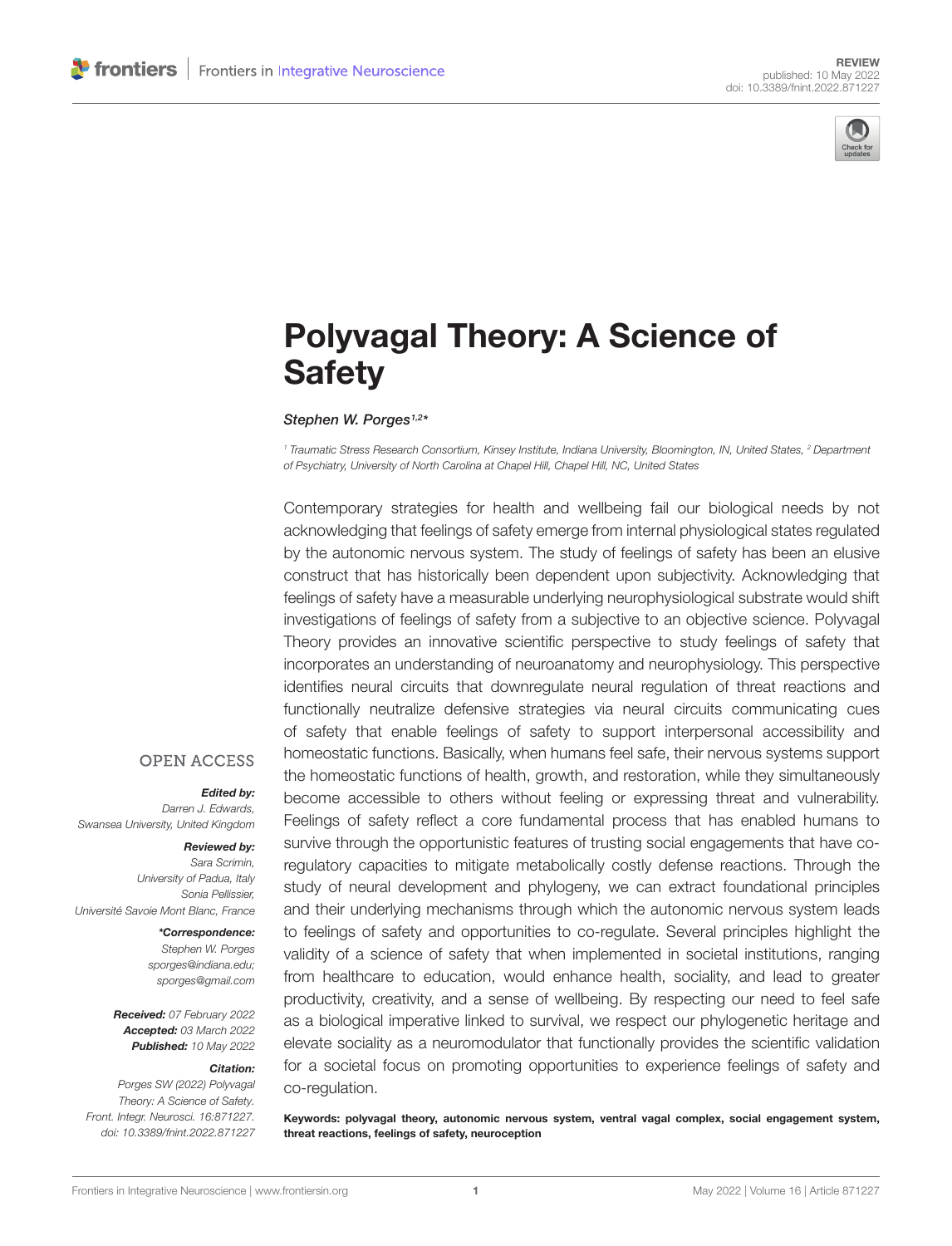#### **INTRODUCTION**

Contemporary strategies for health and wellbeing fail our biological needs by not acknowledging that feelings of safety emerge from inside the body. This paper focuses on feelings of safety, an elusive construct that has historically been dependent upon subjectivity. It is proposed that feelings of safety have a measurable underlying neurophysiological substrate. Acknowledging that feelings of safety are an emergent property of autonomic state would shift investigations of feelings of safety from a subjective to an objective science.

In writing this paper, I have reflected on a personal question – what principle can be extracted from conducting empirical research for more than five decades? What principle has captivated my passion and intellectual curiosity? What theme would I use to organize the information from my papers, books, and talks? Or, simply phrased what have I learned?

After reflecting on this question, I arrived at a concise and intuitive principle that humans, as social mammals, are on an enduring lifelong quest to feel safe. This quest appears to be embedded in our DNA and serves as a profound motivator throughout our life. The need to feel safe is functionally our body speaking through our autonomic nervous system influencing our mental and physical health, social relationships, cognitive processes, behavioral repertoire, and serving as a neurophysiological substrate upon which societal institutions dependent on cooperation and trust function are based.

Feeling safe functions as a subjective index of a neural platform that supports both sociality and the homeostatic processes optimizing health, growth, and restoration. Operationally, feeling safe is our subjective interpretation of internal bodily feelings that are being conveyed via bi-directional neural pathways between our bodily organs and our brain. Feelings of safety are not equivalent to an objective measurement of safety, which may pragmatically be defined as the removal of threat. Feeling safe is more akin to a felt sense as describe by [Gendlin](#page-13-0) [\(1997\)](#page-13-0). Although Gendlin, as a philosopher and psychologist, was not physiologically oriented, he described a "felt sense" not as a mental experience, but as a physical one.

In understanding the motivation to feel safe, feelings of safety may to be conceptualized from the Polyvagal Theory. Polyvagal Theory provides an innovative scientific perspective that incorporates an understanding of phylogenetic shifts in vertebrate neuroanatomy and neurophysiology; this perspective identifies neural circuits that downregulate neural regulation of threat reactions and functionally neutralize defensive strategies via neural circuits communicating cues of safety. Feelings of safety are operationally the product of cues of safety, via neuroception (see below), downregulating autonomic states that support threat reactions and upregulating autonomic states that support interpersonal accessibility and homeostatic functions. Basically, when humans feel safe, their nervous systems support the homeostatic functions of health, growth, and restoration, while they simultaneously become accessible to others without feeling or expressing threat and vulnerability.

In explaining the profound importance of feeling safe, we are immersed in the ambiguity of our language when it

comes to describing feelings and linking feelings to underlying neurophysiological states. This problem dates to the earliest psychologists such as Wundt [\(Wundt and Judd,](#page-14-0) [1902\)](#page-14-0), who adopted and standardized introspection techniques to explore sensations, which we essentially limited to external stimuli. Polyvagal Theory leads toward a hierarchical conceptualization of feelings as higher brain interpretations of the neural signals conveying information regarding visceral organs (e.g., heart, gut, etc.) to the brainstem. This psychophysiological perspective emphasizes the foundational function of autonomic state in the subjective experiences of global feelings and specific emotions. Within this hierarchical conceptualization, feelings of safety are preeminent and form the core of an enduring motivational system that shifts autonomic state, which in turn drives behaviors, emotions, and thoughts. The resulting model suggests that feelings of safety reflect the foundational autonomic state supporting maturation, health, and sociality.

In an earlier paper [\(Porges,](#page-13-1) [1996\)](#page-13-1), a hierarchical model of self-regulation was proposed to provide insights into optimizing intervention strategies for high-risk infants. The model reflects maturational competencies in neural regulation that provide a substrate for the more complex co-regulatory social behaviors. The main point of the model is that higher behavioral functions, which are frequently intentional, are dependent on the functioning of the more survival focused foundational systems embedded in the brainstem. The levels are described in **[Table 1](#page-2-0)**. Level 1 is focused on the function of brainstem structures in optimizing physiological homeostasis through neural and neurochemical bidirectional communication between visceral organs and brainstem structures, which regulate the autonomic nervous system. The neural pathways involved in Level 1 are functional at birth in healthy full-term infants. An index of Level I can be derived from quantifying respiratory sinus arrhythmia, a periodic component of beat-to-beat heart rate variability that is synchronous with spontaneous breathing and a valid index of cardiac vagal tone via ventral vagal pathways [\(Lewis et al.,](#page-13-2) [2012\)](#page-13-2). However, in the preterm infant the system is not sufficiently mature, and the amplitude of respiratory sinus arrhythmia is notability low [\(Porges,](#page-13-3) [1992\)](#page-13-3). [Porges and Furman](#page-13-4) [\(2011\)](#page-13-4) provide a more detailed description of the maturational changes in the neural regulation of the autonomic nervous system as a "neural platform" for social behavior.

Level II emphasizes connections between higher brain structures and the brainstem in regulating autonomic state. Success in Level II is achieved when the suck-breathe-vocalize circuit is integrated with the ventral vagal pathway [\(Porges](#page-14-1) [and Lipsitt,](#page-14-1) [1993\)](#page-14-1). This circuit enables nursing and soothing to occur and is dependent on the neural pathways that define the ventral vagal complex [\(Porges,](#page-13-5) [1998\)](#page-13-5). As higher brain structures, via corticobulbar pathways, regulate these brainstem nuclei of the ventral vagal complex, the pathways are subsequently repurposed as an integrated social engagement system, which foster social communication and co-regulation. It is through these connections that safety cues can recruit metabolically efficient states of calmness (e.g., slow heart rate) to optimize health, growth, and restoration. Or alternatively, threat cues can downregulate the social engagement system to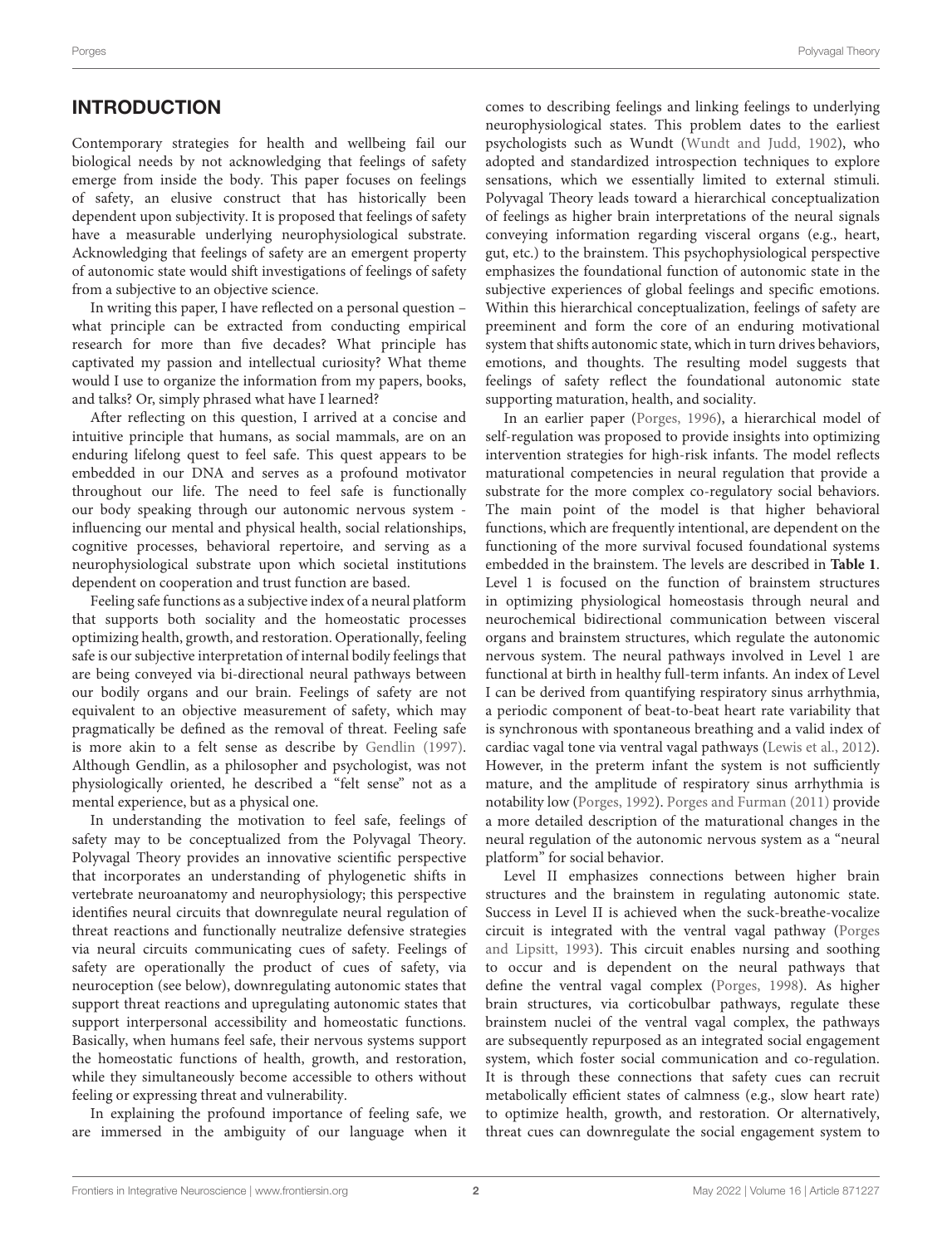#### <span id="page-2-0"></span>TABLE 1 | Hierarchical model of self-regulation [\(Porges,](#page-13-1) [1996\)](#page-13-1).

Level I: Neurophysiological processes characterized by bidirectional communication between the brainstem and peripheral organs to maintain physiological homeostasis. Level II: Physiological processes reflecting the input of higher nervous system influences on the brainstem regulation of homeostasis. These processes are associated with modulating metabolic output and energy resources to support adaptive responses to environmental demands.

Level III: Measurable and often observable motor processes including body movements and facial expressions. These processes can be evaluated in terms of quantity, quality, and appropriateness.

Level IV: Processes that reflect the coordination of motor behavior, emotional tone, and bodily state to successfully negotiate social interactions. Unlike those of Level III, these processes are contingent with prioritized cues and feedback from the external environment.

optimize metabolically costly defensive strategies. The metabolic requirements for fight/flight behaviors require resources to be diverted from homeostatic functions. Autonomically this is observed through the disengagement of the vagal brake [\(Porges](#page-13-6) [et al.,](#page-13-6) [1996\)](#page-13-6). In safe social settings the vagal brake is dynamically adjusting heart rate to match the metabolic needs of the behavior. The ability to disengage the vagal brake when motor behaviors, which are required in social interactions, are related to subsequent competencies in social behavior. More recently a new metric, vagal efficiency, was introduced to describe the dynamic "efficiency" of the vagal brake (i.e., cardioinhibitory pathways to the heart monitored by quantifying the amplitude of respiratory sinus arrhythmia) in regulating heart rate. This metric evaluates the slope of the regression line between short time periods (e.g., 15 s) of synchronous measures of heart rate and respiratory sinus arrhythmia. Functionally, the slope is providing an estimate of how much heart rate would change with a standardized unit change in the amplitude of respiratory sinus arrhythmia. This metric has been useful in evaluating sleep state in full-term newborns [\(Porges et al.,](#page-13-7) [1999\)](#page-13-7) and the maturational trajectory in pre-term infants [\(Porges et al.,](#page-13-8) [2019\)](#page-13-8). It is also sensitive to alcohol [\(Reed et al.,](#page-14-2) [1999\)](#page-14-2) and may serve as a potential indicator of dysautonomia, since it is greatly depressed in individuals with an adversity history [\(Dale et al.,](#page-13-9) [under review\)](#page-13-9) and in those diagnosed with the hypermotility subtype of Ehlers-Danlos Syndrome [\(Kolacz et al.,](#page-13-10) [2021\)](#page-13-10). In the context of this chapter, Level II provides the foundational neural platform for feelings of safety and access to the circuits that would enable a neuroception of safety (see below).

**[Table 1](#page-2-0)** emphasizes the hierarchical nature of specific autonomic states and accessibility of behaviors that we cluster as self-regulation skills. The optimal function of each level is contingent on each of the preceding levels being adequately functioning. Observers of developing children are aware of the strong maturational influence that pushes the child through the sequence. However, few are aware of the parallels between development and evolution and how this information informs us regarding the adaptive functions of specific autonomic states. It is not that a specific autonomic state is good or bad, but rather what adaptive functions did ancestral vertebrates access while being in a specific autonomic state.

#### **DISSOLUTION**

Consistent with Polyvagal Theory [\(Porges,](#page-13-11) [2021a](#page-13-11)[,b\)](#page-13-12), the sequencing of the hierarchy of neural maturation mirrors features of vertebrate evolution. The theory emphasizes the modifications in the neural regulation of the autonomic nervous system that is highlighted through phylogenetic transitions, especially the transition from asocial reptiles to the sociality and co-regulation features of social mammals. Operationally defining feelings of safety as dependent on an autonomic state, provides an opportunity to study the potential emergent properties that are dependent on access to this state. Thus, it is proposed that the consequence of feeling safe provides the neural platform for cooperative behaviors, both supporting physiological systems and enabling accessibility to higher brain structures for learning, creativity, appreciation of aesthetics, and even spirituality.

An acknowledgment of this hierarchy, results in questions about the sequential unfolding of responses to challenges orienting within the body (e.g., fever and illness) and outside the body (e.g., threat). Disease and injury to the brain have been observed to disinhibit phylogenetically more ancient evolutionary structures, that in the healthy individual are regulated (e.g., inhibited) by newer brain structures. This was described by [Jackson](#page-13-13) [\(1884\)](#page-13-13), who stated that "the higher nervous arrangements inhibit (or control) the lower, and thus, when the higher are suddenly rendered functionless, the lower rise in activity." Jackson labeled this process, dissolution, to emphasize that it is evolution in reverse.

While Jackson emphasized a dissolution process that mirrors the reverse of evolution in brain structures (i.e., moving from neocortex to lower brain structures), Polyvagal Theory emphasizes the reverse of evolution in the neural structures and pathways that regulate the mammalian autonomic nervous system. In this hierarchy of adaptive responses, the newest social engagement circuit is used first; if that circuit fails to provide safety, the older circuits are recruited sequentially. The elements of the social engagement system are functional at birth in the full-term infant (see [Porges and Furman,](#page-13-4) [2011\)](#page-13-4) and serve to enable infant and mother to co-regulate autonomic states via reciprocal cues of safety. The product of this coregulation is the optimization of homeostatic functions enabling the infant to mature and the mother to recover from the metabolically demanding delivery process. Early in life this coregulation provides the neurophysiological platform for motherinfant interactions and attachment [\(Bowlby,](#page-13-14) [1988\)](#page-13-14), and the establishment of social bonds, which can be conceptualized as being dependent on associations with feelings of safety.

Focusing on Levels I and II we see that optimal behavior is dependent the neural regulation of the autonomic nervous system and the connectivity between cortical areas, allowing the accurate interpretation of cues of safety and threat, and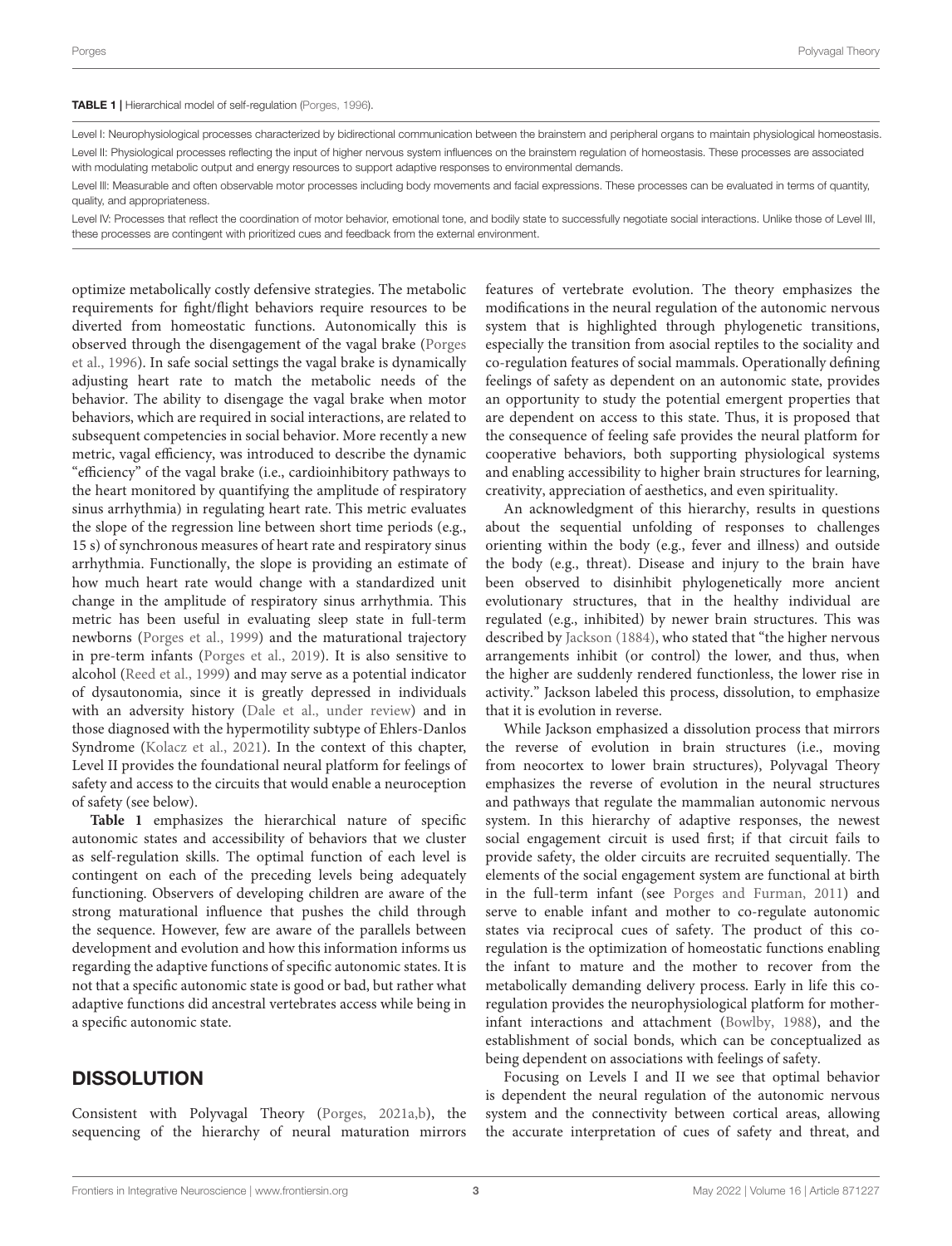the brainstem areas regulating the autonomic nervous system. The quantification of respiratory sinus arrhythmia provides a quantitative portal into Level I, while the vagal efficiency metric would reflect Level II competency.

### AUTONOMIC STATE AS AN INTERVENING VARIABLE

By placing autonomic state at the core of feelings of safety or threat, the pragmatic survival behaviors of fight and flight, as well as complex problem-solving strategies that would lead to escape, are consequential and dependent on the facilitatory function of the ANS in optimizing these strategies. Similarly, turning off threat reactions and calming autonomic state, via the ventral cardioinhibitory vagal pathway, will promote interpersonal accessibility, while simultaneously supporting the co-regulation of autonomic state. This model positions autonomic state as an intervening variable mediating the interpretation of contextual cues and shaping our reactions. Within this conceptualization, depending on the individual's autonomic state, the same contextual cues and challenges may result in different behavioral, cognitive, and physiological reactions. For example, recent research documents that indices of autonomic state influenced the impact the pandemic on mental health (see [Kolacz et al.,](#page-13-15) [2020a\)](#page-13-15), perceived stress in college students [\(Fanning et al.,](#page-13-16) [2020\)](#page-13-16), effectiveness of neurostimulation on abdominal pain [\(Kovacic et al.,](#page-13-17) [2020\)](#page-13-17), calming behavior in infants following the still face procedure [\(Kolacz et al.,](#page-13-18) [2022\)](#page-13-18), and protest behaviors in infants in daycare settings [\(Ahnert et al.,](#page-13-19) [2021\)](#page-13-19). This would be true both within and between individuals (see [Porges et al.,](#page-14-3) [2013\)](#page-14-3). Thus, there may be a range of reactions among individuals who share the same environmental context, but who are in different autonomic states. In addition, the same individual may also have a range of reacting to repeated exposures to the same environmental context that would be mediated by variations in autonomic state. PTSD symptoms may be the product of a retuned autonomic nervous system following extreme and/or repeated exposures to threat. Research supports the conceptualization that the mental and physical health consequences of adversity are reflected in a retuned autonomic nervous system locked into states of defense that limited an access to the calming pathways through the ventral vagus associated with sociality [\(Williamson et al.,](#page-14-4) [2013,](#page-14-4) [2015;](#page-14-5) [Kolacz et al.,](#page-13-20) [2020b\)](#page-13-20).

Acknowledging the important role of autonomic state as an intervening variable would have profound consequences on our understanding of behavior and the often-faulty assumption that a behavior is intentional and reliably regulated by rewards and punishments. The model proposes that our cognitive intent and our bodily state can promote competing behavioral outcomes. As an observer of both behavior and autonomic state, my bet is on the potency of autonomic state. This conclusion is supported by the link between autonomic state and feelings of threat and our embedded biobehavioral program to survive. Since these states of defense are regulated by primitive neural circuits, circuits which are shared with many more ancient vertebrates, intentional

self-regulation efforts originating in the cortex are frequently ineffective in downregulating survival driven reactions to threat, which are dependent on lower brain structures. The survival program is evolutionarily old, while the program that turns off threat reactions with cues of safety to promote calmness, sociality, and homeostatic functions is a mammalian innovation of a repurposed autonomic nervous system that may be influenced by higher brain structures. Although the calming system is effective in downregulating threat reactions in response to mild threats, it is difficult to access when the defensive systems are in a highly activated survival mode.

Functionally, we need to conceptualize the model as having both bottom-up and top-down pathways with the bottomup pathways being a combination of being both reflexive and derivative of early evolutionary survival processes. The foundational are functionally hardwired via "neuroception" (see below). Thus, although cues of safety or threat will trigger a top-down reflexive changes in autonomic state, the states become associated with thoughts and behaviors. This process is initiated through interception and then bottom-up feelings of autonomic state are interpreted by higher brain structures, which in turn may initiate intentional behaviors. This linkage between feelings (i.e., autonomic state) and behaviors and thoughts form the neurophysiological basis for aspects of associative learning. The premise of many therapeutic strategies is to separate the feelings from the associative thoughts and behaviors. Strategies that are Polyvagal-informed focus on enabling the client to experience the feelings without linking the feelings to thoughts or behaviors (see [Dana,](#page-13-21) [2018;](#page-13-21) [Porges and Dana,](#page-13-22) [2018\)](#page-13-22). Basically, the client learns that the feelings are not intentional or under voluntary control but are part of an adaptive reflexive system that is wired into our nervous system. Thus, although attributes of the sequence are initially reflexive, there are effective portals to modify the association. For example, acknowledging the hierarchy of organization of the autonomic nervous system would suggest that the introduction of cues of safety would be a functional antidote to threat reactions by reducing the associative links between feelings of threat and thoughts and actions. These speculations are consistent with dissolution, a process in which the cortical influence on regulating (i.e., calming) autonomic state become less effective. Functionally, the repurposed neural system that emerged during the transition from ancient reptiles to early mammals allowed sociality to function as a neuromodulator, calming physiology and optimizing bodily functions. In addition to sociality, positive memories and visualizations associated with positive experiences enable humans to access positive feelings (i.e., autonomic state) to actively inhibit threat reactions.

Access to sociality as a neuromodulator is influenced by both autonomic state and the flexibility or resilience that an individual's autonomic state has in returning from a state of threat to a state that supports homeostasis. We also learn that this accessibility is, in part, dependent on a personal history during which autonomic state may have been retuned to optimize defense. This is frequently observed in individuals with a severe adversity history, whose traumatic experiences have retuned the autonomic nervous system to be locked in states of defense.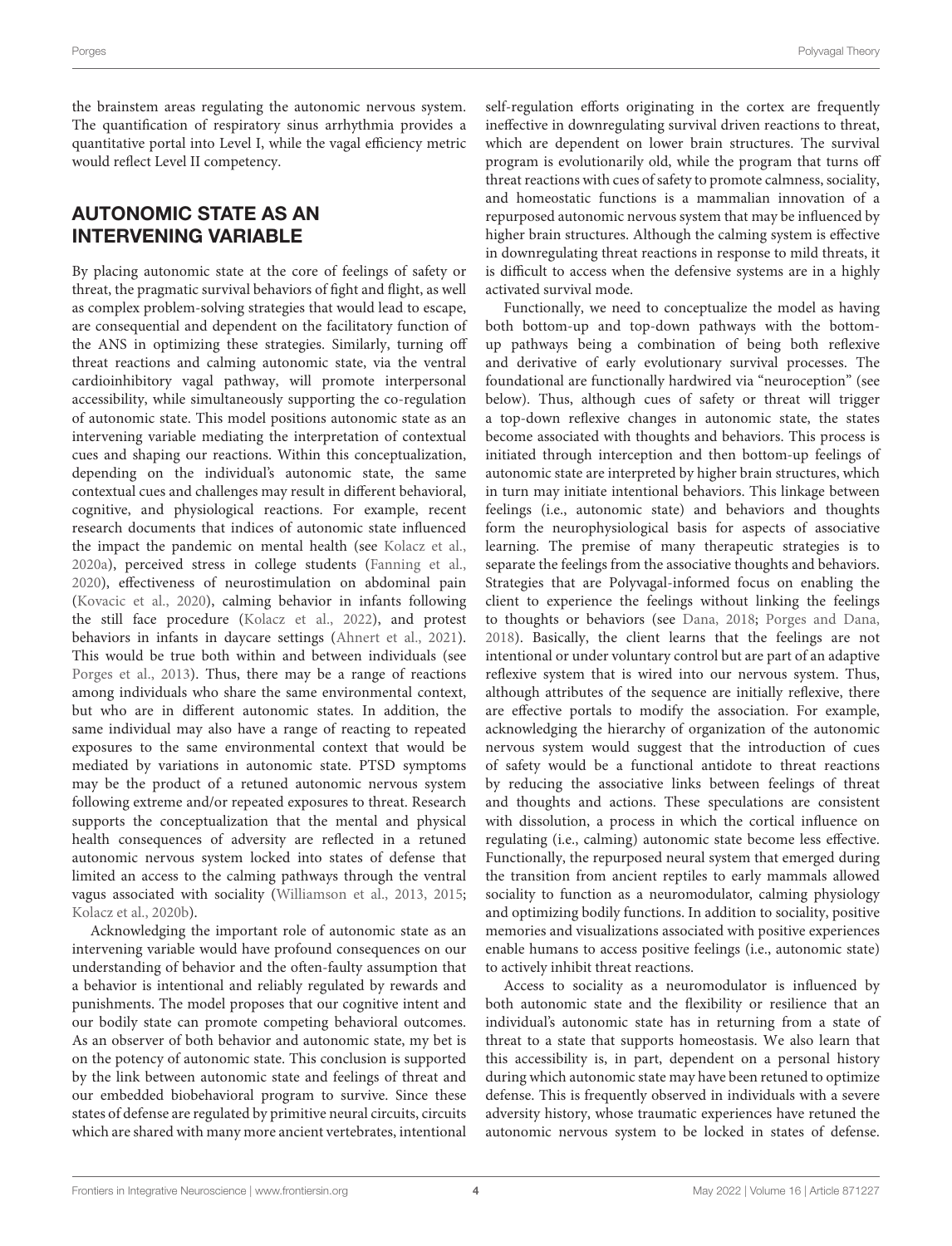This is reported by foster parents of children, who have been abused and for safety concerns have been removed from their biological parents.

# CULTURALLY AND PHILOSOPHICAL INFLUENCES DIVERT INTEREST IN FEELINGS OF SAFETY

Within our educational institutions we have been acculturalized to accept the dictum coined by philosopher Rene Descartes "I think, therefore I am" (cogito, ergo sum) [\(Descartes,](#page-13-23) [1986\)](#page-13-23). This view has led to a cultural expectation that the rational mind defines us and that feelings distort this expectation and need to be constrained.

Polyvagal Theory provides an alternative perspective to this historical proposition. First, the theory would lead to a perspective that rather that thinking defining our existence, feeling does. Specifically, a revised Polyvagal-informed statement would suggest that I feel myself, therefore I am. I frequently use this example in my talks, although I use the French and not the Latin presentation of the dictum. Reflexive verbs are more commonly used in French than in English. Reflexive verbs are actions that the subject is performing upon itself. Thus, using the reflexive form of the verb to feel will unambiguously convey internal feelings and not the sensations of feeling (touching) an object. In English when we use the word feel, it is ambiguous and may reflect either situation. By using je pense, donc je suis, it is easily rephrased with the reflexive form of the verb to feel. The modified statement je me sens, donc je suis emphasizes that if I feel myself, I exist. A statement consistent with the current interest in embodiment and reports from trauma survivors of being disembodied and experiencing a bodily numbness.

Descartes' philosophy led to a partitioning of human experience into separate domains dependent on mind (mental activities) and body (physical structure). Descartes proposed that mental states or processes cannot exist outside of the body and the body cannot think. The separation between mind and body, often labeled as Cartesian dualism, has been consistent with our contemporary cognitive-centric world view that is mirrored in a cortico-centric brain-body separation that dominates much of medical and mental health treatment models. Descartes argued that rationale decision making can only be developed when judgments are based not on passion (i.e., bodily feelings). This dualism is still prevalent in current medical practices, especially when illness cannot be linked to a specific organ dysfunction. When objective clinical assessments of bodily fluids and/or tissues do not provide a positive clinical indicator leading to an understood disorder, physicians often assume that the disorder is psychiatric or psychosomatic and the patient should get psychiatric consultation and care.

According to [Damasio](#page-13-24) [\(1994\)](#page-13-24), Descartes' perspective had a fatal error in not acknowledging the interaction of feelings (i.e., body) with the mental activities (i.e., brain). Consistent with the Polyvagal Theory, [Damasio](#page-13-24) [\(1994\)](#page-13-24) emphasizes that bodily feelings can have a powerful influence on mental processes. Thus, rational thought, as espoused by Descartes would be

a special case of mental processing in which the autonomic nervous system is not disrupting cognitive function. Perhaps, this special case is dependent on an autonomic state associated with feelings of safety.

Culturally, we have also been influenced by the concept of survival of the fittest. This concept was first introduced by Herbert Spencer (1851). Spencer proposed that individual selfpreservation is the most important moral principle. The term was then used by Charles Darwin (1859) in On the Origin of Species. Darwin suggested that the organisms best adjusted to their environment were the most successful in surviving and reproducing. Over the decades "survival of the fittest" has frequently been interpreted as the strongest and most aggressive, which would suggest that control of resources and access to mating partners could be an objective metric of fitness and eventually the product of natural selection.

In the mid-20th century, a more integrated model emerged that began to reconcile the findings of genetics and inheritance with Darwin's theory and its emphasis on natural selection. The resolution was called the evolutionary synthesis or modern synthesis, and one of its architects was Russian population geneticist Theodosius Dobzhansky. The key revelation was that mutation, by creating genetic diversity, supplied the raw material for natural selection to act on. Instead of mutation and natural selection being alternative explanations, they were joined in this new synthesis. This synthesis led to an alternative perspective of fitness. Dobzhansky's insights lead to the following frequently quoted statement that "the fittest may also be the gentlest, because survival often requires mutual help and cooperation" [\(Dobzhansky,](#page-13-25) [1962\)](#page-13-25). According to Dobzhansky, it is this capacity to cooperate that enabled the earliest mammalian species to survive in a hostile world dominated by physically larger and potentially aggressive reptiles.

Dobzhansky's insightful statement converges on the emphasis of Polyvagal Theory on the phylogenetic transitions in neuroanatomy and neurophysiology as social mammals evolved from asocial reptiles. Mutual help and cooperation are dependent on a nervous system that has the capacity to downregulate threat reactions to allow the proximity necessary for cooperative behaviors and co-regulation. In mammals this is neuroanatomically and neurophysiologically observed in the repurposed neural circuits originating in brainstem areas that regulate the autonomic nervous system. The repurposed system enables feelings of safety to co-occur with sociality.

# THE PHYLOGENETIC JOURNEY

Feelings of safety form the foundational neural platform for sociality. Through the lens of evolution, Polyvagal Theory focuses on how mammals adapted many of the phylogenetical ancestral structures that evolved to support survival in a hostile world. Note that the title of the initial publication presenting the theory [\(Porges,](#page-13-26) [1995\)](#page-13-26) is a synopsis of the theory - Orienting in a defensive world: Mammalian modifications of our evolutionary heritage. A Polyvagal Theory. The title summarizes a phylogenetic narrative in which the survival of mammals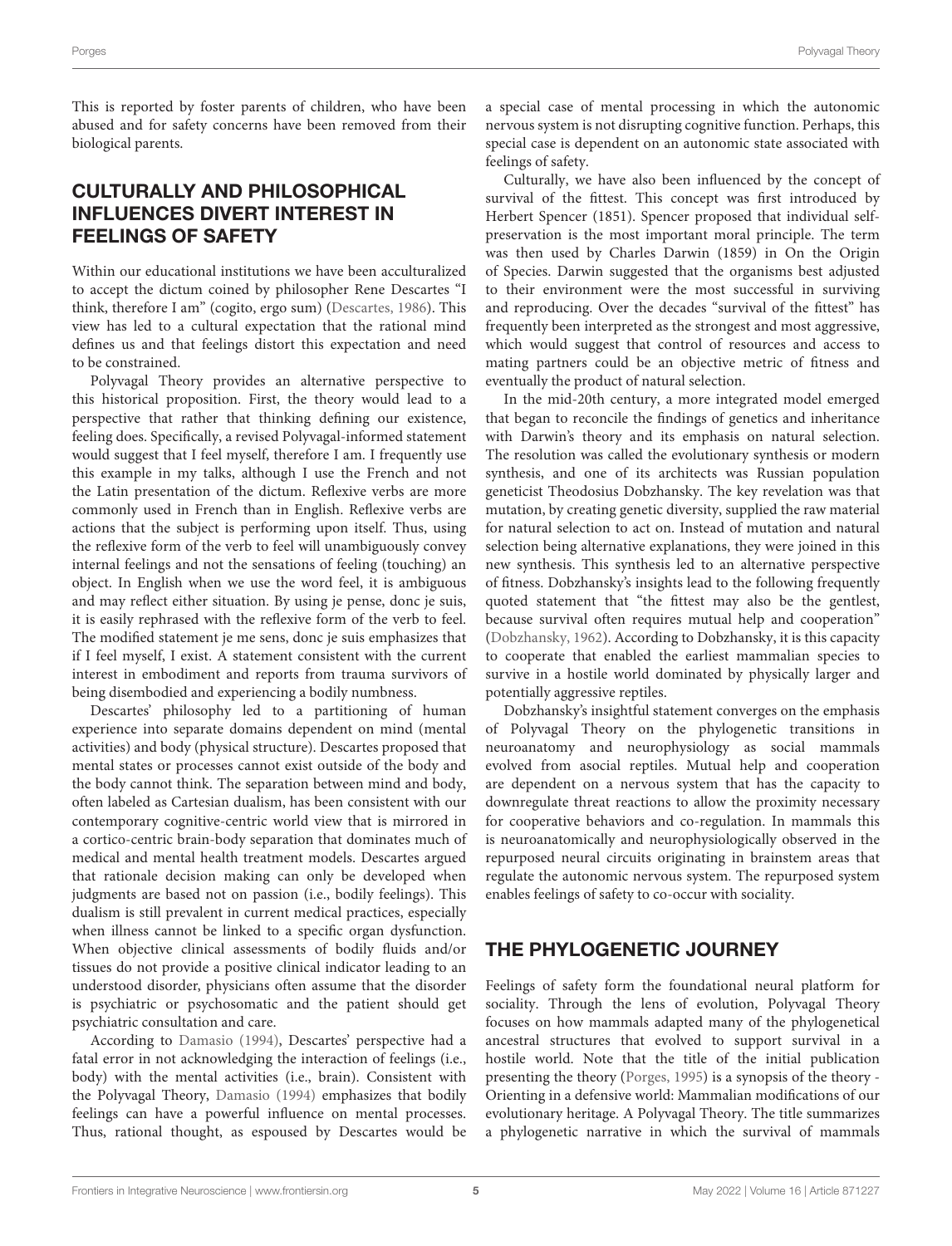was dependent on an ability to downregulate and modify the innate defensive systems that were inherited from their reptilian ancestors. These embedded vestigial circuits with their emergent adaptive functions are embedded in the genes of mammals. For mammals, whose survival is dependent on their sociality to cooperate, to connect, and to co-regulate [\(Dobzhansky,](#page-13-25) [1962\)](#page-13-25), the ancient defense programs had to be harnessed and repurposed to enable the expression of signals of safety and calmness in proximity to another trusted mammal.

Polyvagal Theory's interest in investigating mammalian autonomic regulation from a phylogenetic perspective does not focus on the obvious similarities with more ancient vertebrates. Rather, it focuses on the unique modifications that enabled mammals to optimize their survival. Consistent with this theme, Polyvagal Theory focuses on the evolved neural circuits that enabled mammals to downregulate the sympathetic activation that could support mobilization to fight or flee, to reduce psychological and physical distance with conspecifics, and to functionally co-regulate physiological and behavioral state.

The theory focuses on the transition from reptiles to mammals and emphasizes the neural adaptations that enable cues of safety to downregulate states of defense. Within Polyvagal Theory the evolutionary trend has led to a conceptualization of an emergent and uniquely mammalian social engagement system in which a modified branch of the vagus is integral. Neuroanatomically, this system is dependent on a brainstem area known as the ventral vagal complex. This area not only regulates the mammalian ventral cardio-inhibitory vagal pathway, but also regulates the special visceral efferent pathways controlling the striated muscles of the face and head. This does not preclude other structures from being involved in mammalian social engagement behaviors or homologous structures in other vertebrates who do not share our phylogenetic history being involved in social engagement behaviors.

The relationship between mothers and their nursing offspring illustrates the social engagement system in action. To survive mammalian offspring must initially nurse as their primary mode of ingesting food. To nurse the infant must suck, a process dependent on a brainstem circuit involving the ventral vagal complex. Survival is dependent on the infant's nervous system efficiently and effectively coordinating suck-swallowbreathe-vocalize behaviors with vagal regulation of the heart through the ventral vagal pathways originating in the nucleus ambiguus. Through maturation and socialization, this "ingestive" circuit provides the structural neural platform for sociality and co-regulation, as major mediators, to optimize homeostatic functions leading to health, growth, and restoration (see [Porges](#page-13-4) [and Furman,](#page-13-4) [2011\)](#page-13-4). For mammals there is a dependency between reactions to contextual cues and the functions of this circuit. Cues of threat may disrupt, while cues of safety may support or enhance functions. The sensory branches of the facial and trigeminal nerves provide major input into the ventral vagal complex. Functionally, changes in the state of this circuit, through the process of dissolution, will either disinhibit phylogenetically older autonomic circuits to support defense (e.g., predator, disease, physical injury, etc.) or inform all aspects of the autonomic nervous system, including the enteric system

to optimize homeostatic function [\(Kolacz and Porges,](#page-13-27) [2018;](#page-13-27) [Kolacz et al.,](#page-13-28) [2019\)](#page-13-28).

Mammals uniquely have detached middle ear bones, which distinguish them from reptiles in the fossil record. Detached middle ear bones delineate the frequency band that enables mammals to hear species-specific vocalizations associated with social communication and provide a "safe" frequency band in which they could communicate without detection by larger predatory reptiles. Middle ear bones are small bones that separate from the jawbone during gestational development and form an ossicle chain that connects the eardrum to the inner ear. Small muscles regulated by special visceral efferent pathways travelling through branches of the trigeminal and facial nerves regulate the transfer function of the middle ear and determine the acoustic properties of the sounds transduced through middle ear structures by controlling the stiffness of the ossicle chain. When the chain is stiff, the eardrum is tighter and low frequency sounds are attenuated; when the muscles relax, lower frequency sounds pass through the middle ear into the inner ear. In all mammalian species, based on the physics of their middle ear structures, there is a frequency band of perceptual advantage that is expressed when the middle ear muscles contract (see [Kolacz et al.,](#page-13-29) [2018\)](#page-13-29). It is within this frequency band that social communication occurs, while the low frequencies that through evolution have been associated with predators are attenuated (see [Porges and Lewis,](#page-14-6) [2010\)](#page-14-6).

Interestingly, the coordination of the contraction and relaxation of these small muscles is frequently co-regulated with autonomic state and the muscles contract when there is strong ventral vagal tone to promote social communication and coregulation. This coordination between listening to specific sounds and autonomic regulation, provides the neurophysiological basis for sound to communicate cues of safety and trust. In contrast, when the autonomic nervous system shifts to a state of defense the muscles relax, allowing detection of low frequency predator sounds, which support defense strategies with auditory cues. In this state, acoustic perception is biased toward detecting cues of threat.

The link between behavioral and autonomic state and listening is obvious in the study of language delays and auditory processing problems in children. Often children with problems in auditory processing also have behavioral state regulation limitations. This neurophysiological link identifies a potential portal to regulate autonomic state through acoustic stimulation, which is easily observable when a mother calms her infant using prosodic vocalizations. Similarly, we can observe this potent calming influence when a pet is calmed by the voice of a human. In addition, clinicians frequently report that survivors of trauma experience an auditory hypersensitivity to background sounds and an auditory hyposensitivity to human voices [\(Borg and](#page-13-30) [Counter,](#page-13-30) [1989\)](#page-13-30). These points further support the frequently observed link between hypersensitivity and poor autonomic regulation reflected in hyperarousal.

In a recent study [\(Kolacz et al.,](#page-13-18) [2022\)](#page-13-18), our research group documented that individual differences in maternal vocalizations had differential influences on calming infants, following an experimental manipulation known as the "still face" procedure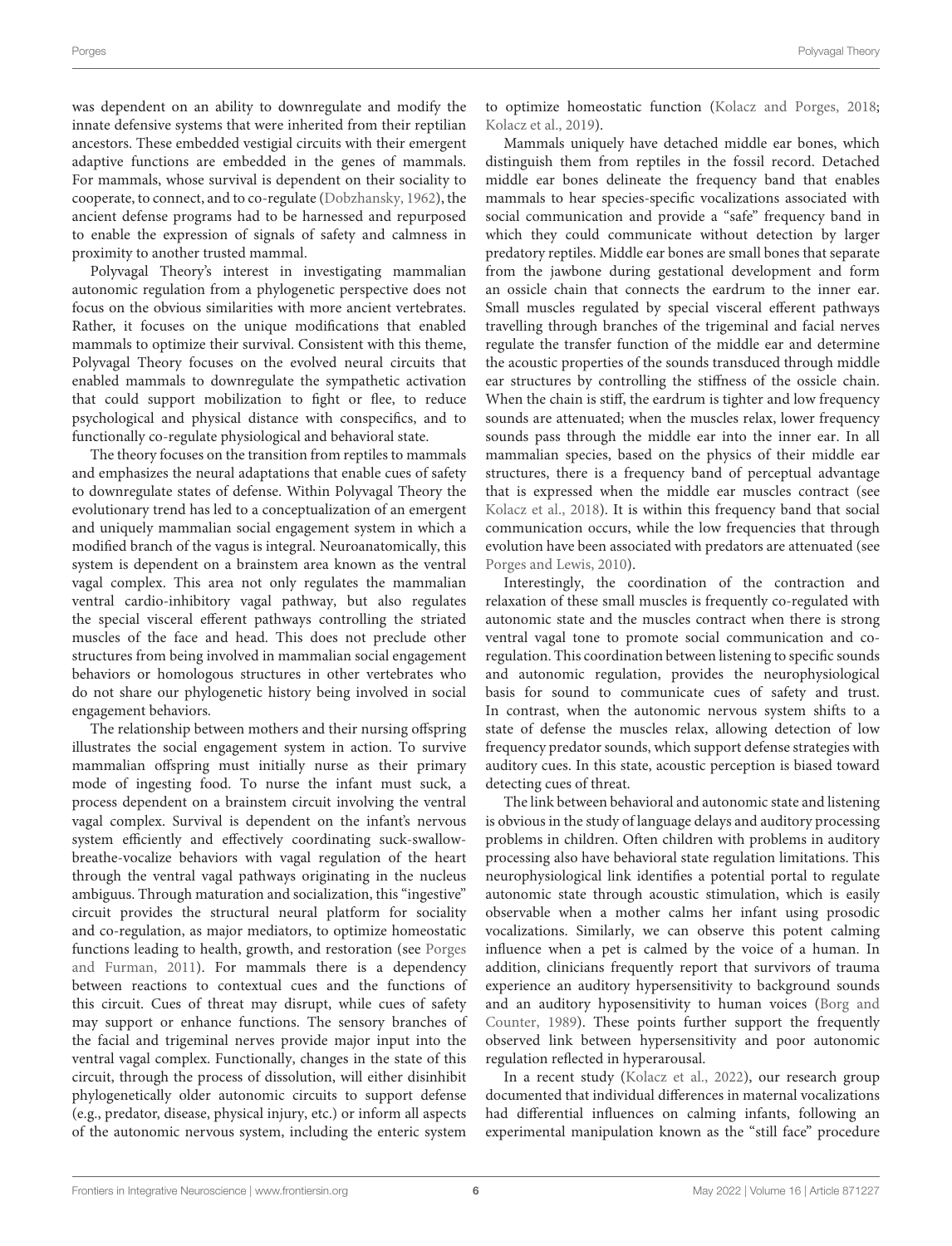[\(Tronick et al.,](#page-14-7) [1978\)](#page-14-7). Greater vocal prosody was more effective in calming behavior and reducing heart rate following the social disruption of the still face procedure. Of course, parents and pet owners are familiar with the impact of their voices on calming their children and mammalian pets.

Based on this link between prosodic vocalizations and calming, a listening intervention, known as the Safe and Sound Protocol<sup>TM</sup> (SSP), was developed to reduce auditory hypersensitivities, improve auditory processing, and calm the autonomic nervous system. The SSP functionally amplifies the embedded prosody in music by applying dynamic filters to pre-recorded music. Preliminary publications document the effectiveness of this strategy [\(Porges et al.,](#page-14-3) [2013,](#page-14-3) [2014\)](#page-13-31). The technology embedded in the SSP has received three patents and is marketed by Unyte/Integrated Listening Systems<sup>[1](#page-6-0)</sup>. One of the awarded claims on the patents is for the application of the technology as an acoustic vagal nerve stimulator.

Through the evolution of vertebrates there were strong trends in the structures involved in regulating autonomic function. These trends may be summarized as moving from chemical to neural and then evolving greater specificity, efficiency, and speed through feedback circuits that relied on myelinated pathways. Evolution is a process of modification in which existing structures and circuits are modified to serve adaptive functions. In mammals, three primary autonomic states with specific neural circuits are observable and emerge at different times within the evolutionary history of vertebrates. In Polyvagal terms, the newest is labeled the ventral vagal complex, the oldest is the dorsal vagal complex, and in between is the spinal sympathetic nervous system. Thus, evolution informs us of the sequence through which the three phylogenetic dependent circuits regulate autonomic function in response to survival driven threat reactions. In humans, this sequence is replicated during gestation (see [Porges and Furman,](#page-13-4) [2011\)](#page-13-4).

### **NEUROCEPTION**

Polyvagal Theory proposes that the neural evaluation of risk and safety reflexively triggers shifts in autonomic state without requiring conscious awareness. Thus, the term "neuroception" was introduced to emphasize a neural process, distinct from perception, capable of distinguishing environmental and visceral features that are safe, dangerous, or life-threatening [\(Porges,](#page-13-32) [2003,](#page-13-32) [2004\)](#page-13-33). A form of neuroception can be found in virtually all living organisms, regardless of the development of the nervous system. In fact, it could be argued that single-celled organisms and even plants have a primordial nervous system that respond to threat. As mammals, we are familiar with reactions to pain, a type of neuroception. We react to pain prior to our ability to identify the source of the stimulus or even of an awareness of the injury. Similarly, the detection of threat appears to be common across all vertebrate species. However, mammals have an expanded capacity for neuroception in which they not only react instantaneously to threat, but also respond instantaneously to cues of safety. It is this latter feature that enables mammals to downregulate defensive strategies to promote sociality by enabling psychological and physical proximity without an anticipation of potential injury. It is this calming mechanism that adaptively adjusts the central regulation of autonomic function to dampen the metabolically costly fight/flight reactions dependent on sympathetic activation and to protect the oxygendependent central nervous system, especially the cortex, from the metabolically conservative defensive reactions of the dorsal vagal complex (e.g., fainting, death feigning).

Polyvagal Theory proposes that neuroception functionally involves both top-down and bottom-up mechanisms. The process of neuroception, consistent with Level II in **[Table 1](#page-2-0)**, is assumed to be initiated via top-down pathways involving cortical areas located in or near temporal cortex, components of the central nervous system that reflexively interpret cues of threat and safety. These areas of the cortex are sensitive to the intentionality of biological movements including voices, faces, gestures, and hand movements. Embedded in the construct of neuroception is the capacity of the nervous system to react to the intention of these movements. Neuroception functionally decodes and interprets the assumed goal of movements and sounds of inanimate and living objects. Thus, the neuroception of familiar individuals and individuals with appropriately prosodic voices and warm, expressive faces frequently translates into a positive social interaction, promoting a sense of safety. Autonomic state responds to the top-down detect of risk or safety. The autonomic reactions send sensory information regarding bodily feelings to the brain where they are interpreted and consciously felt. The bottom-up limb of the neuroception is functionally equivalent to interoception. Thus, although we are often unaware of the stimuli that trigger different neuroception responses, we are generally aware of our body's reactions (i.e., visceral feelings) embodied in autonomic signatures that support adaptive behaviors (i.e., social engagement, fight/flight, shutdown).

#### SOCIAL CONNECTEDNESS: A BIOLOGICAL IMPERATIVE

A biological imperative identifies a need that must be fulfilled for a living organism to perpetuate existence and survival. Polyvagal Theory suggests that social connectedness is a core biological imperative for humans, since human survival is dependent on trusted others is wired into our genetics and is expressed throughout the lifespan starting from the moment of birth.

Polyvagal Theory proposes that social connectedness is tantamount to stating that our body feels safe in proximity with another. The theory elaborates that the neural structures involved in the Social Engagement System [\(Porges,](#page-13-34) [2009\)](#page-13-34) orchestrate the autonomic states of the interacting dyad to both broadcast and receive cues of safety that downregulate threat reactions of defense and promote accessibility and co-regulation.

To be socially connected via a functional Social Engagement System [\(Porges,](#page-13-34) [2009\)](#page-13-34), common brainstem structures must appropriately coordinate the striated muscles of the face and

<span id="page-6-0"></span><sup>1</sup><https://integratedlistening.com/porges/>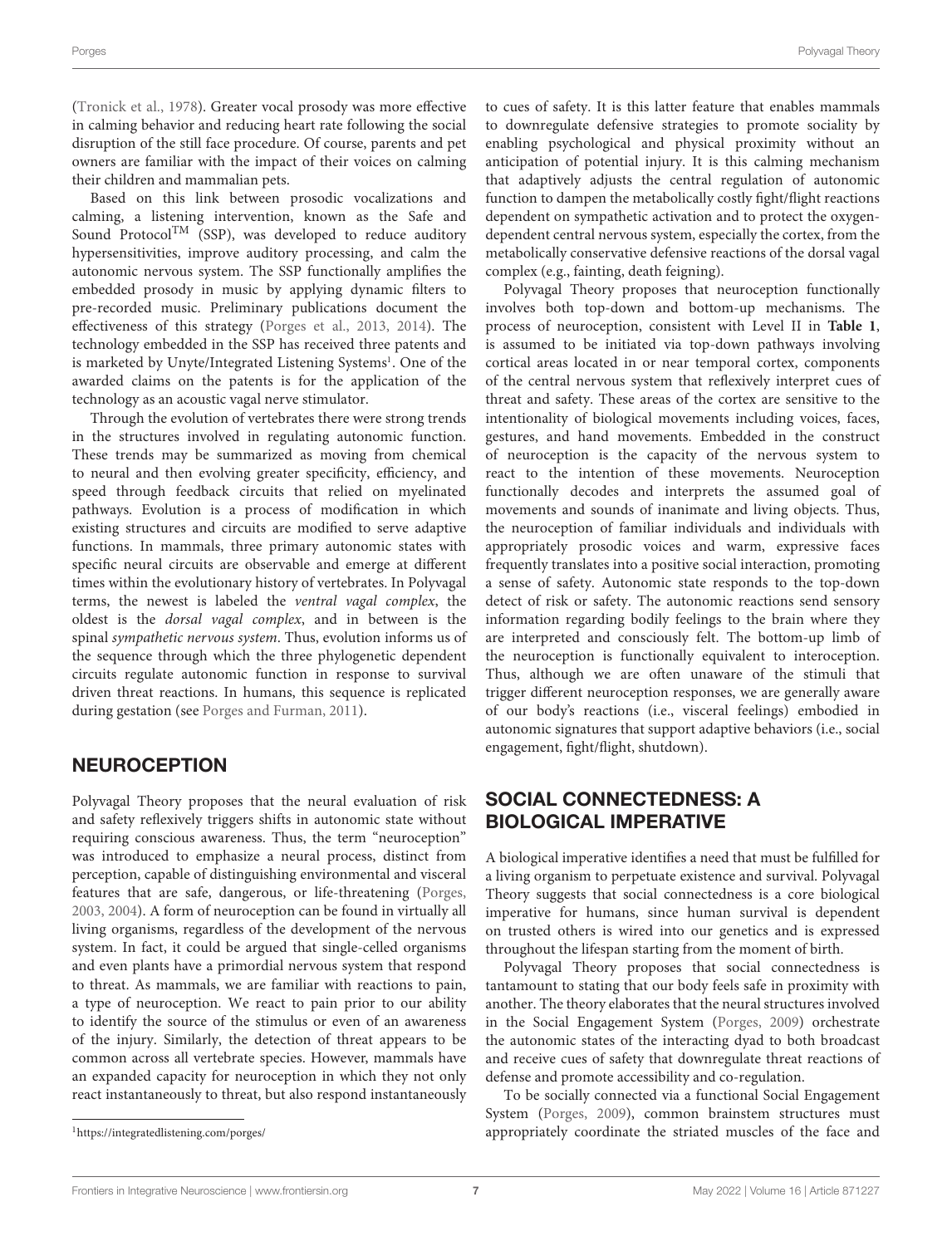head with the vagal regulation of the viscera originating in a brainstem region known as nucleus ambiguus. Interestingly, neuroanatomically the special visceral efferent pathways regulating the striated muscles of the face and head originate and communicate with the brainstem area (i.e., ventral vagal complex) that regulate the ventral vagal cardioinhibitory pathway. The ventral vagal cardioinhibitory pathway provides the neural pathways that are expressed as the vagal brake and can be monitored by quantifying the amplitude of respiratory sinus arrhythmia.

An optimally resilient individual has opportunities to coregulate physiological state with a safe and trusted other. Ideally, the "other" person projects positive cues regarding their autonomic state through prosodic voice, warm welcoming facial expressions, and gestures of accessibility. From an evolutionary perspective the integration of the neural regulation of the viscera with the regulations of the striated muscles of the face and head enable visceral state to be projected in vocalizations and facial expressions. This also allows vocalizations and facial expressions, modulated by autonomic states, to serve as cues of safety or threat to others. Together these pathways connect behavior to the nervous system and form the basis for social communication, cooperation, and connectedness. This system also produces, via a ventral vagal cardioinhibitory pathway, an autonomic state that produces feelings of safety and reflects an adaptive mastery of Level II processes (see **[Table 1](#page-2-0)**).

Polyvagal Theory, by articulating an evolutionary hierarchy (i.e., based on Jacksonian dissolution) in the function of the autonomic nervous system to challenges, provides a guide to dynamically monitor adaptive autonomic responses. The autonomic state of an individual, serves as a functional map of the foundation for emergent behavioral, emotional, and physiological reactivity that an individual may have in response to threat or alternatively to positive experiences. The state of the autonomic nervous system provides a neural platform for an expanded range of feelings from threat to safety that provides a neurophysiological substrate for higher brain structures to elaborate these feelings. If the feelings are negative and dependent on autonomic states supporting defense, the feelings may evolve into diffuse states of anxiety or specific emotions such as fear or anger. Alternatively, if the feelings are positive and dependent on an autonomic state of calmness, thus enabling interpersonal accessibility and co-regulation, then these feelings may be associated with trust, love, and intimacy.

### CLINICAL IMPLICATIONS

From a Polyvagal perspective it may be helpful to investigate how challenges move us into physiological states of threat that would disrupt our connectedness and place our mental and physical health at risk. But, more relevant to both to clients and personal survival, therapists need to identify and emphasize the innate resources their clients have available to mitigate the potentially devasting reactions to threat, which in turn can destabilize the autonomic nervous system, sometimes resulting in visceral organ dysfunction and compromised mental health.

Awareness of the neural systems underlying Polyvagal Theory informs both therapists and clients regarding the threats to survival that can shift autonomic state, moving it through sequential neural platforms or states that mimic evolution in reverse or dissolution [\(Jackson,](#page-13-13) [1884\)](#page-13-13). Functionally, to inhibit the trajectory of dissolution to calm, we must first use the competence of our social engagement system (a uniquely mammalian myelinated vagal pathway involving brainstem structures regulating vocal intonation and facial expressions) to connect with others and calm our physiology. Without these resources, we are vulnerable to move into adaptive defensive states.

Our defense repertoire is first expressed as chronic mobilization requiring activation of the sympathetic nervous system and then expressed as immobilization, which is controlled by an evolutionarily older unmyelinated vagal pathway. In the absence of an active social engagement system, the mobilized state provides an efficient neural platform for fight and flight behaviors. For many individuals this state will reflect chronic anxiety or irritability. When mobilization does not successfully move the individual into a safe context, then there is the possibility that the nervous system will shift into an immobilized state. Immobilization with fear can be associated with features of death feigning, syncope, dissociation, withdrawal, loss of purpose, social isolation, despair, and depression.

Although both defensive strategies have adaptive values in protecting the individual, they are dependent on different neural pathways (i.e., high sympathetic tone or high dorsal vagal tone). Activation of these systems, independently or simultaneously, will interfere with interpersonal interactions, co-regulation, accessibility, trust, and feeling safe with another person. Thus, defensive states emerge from neural platforms that evolved to defend, while simultaneously compromising capacities to downregulate our defenses through the coregulation with a safe and trusted individual. Basically, the theory emphasizes that in the presence of cues of safety, which we associate with positive social interactions, the mammalian social engagement system can downregulate our innate reactions to threat, whether the threat is tangible and observable or imagined and invisible.

### STRESS AND THREAT HAVE A COMMON NEUROPHYSIOLOGICAL FOUNDATION

Several years ago, I wrote a paper on stress and tried to unravel the ambiguity of the term, especially the circularity of using stress as both a stimulus and as a response. Now after almost 30 years seeing the world through a Polyvagal perspective, as I write about safety and threat, I am reminded about my earlier approach to operationally define stress [\(Porges,](#page-13-35) [1985\)](#page-13-35). It is easy to understand that the use of stress as a construct is ambiguous since stress has been operationalized to be a response as well as the contextual trigger producing the response. As this circularity is disentangled, note that the concept of threat has had a scientific history similar to stress in which removal stress is conceptualized as optimal and removal of threat is assumed to produce feelings of safety. Both constructs focus on the negative attribution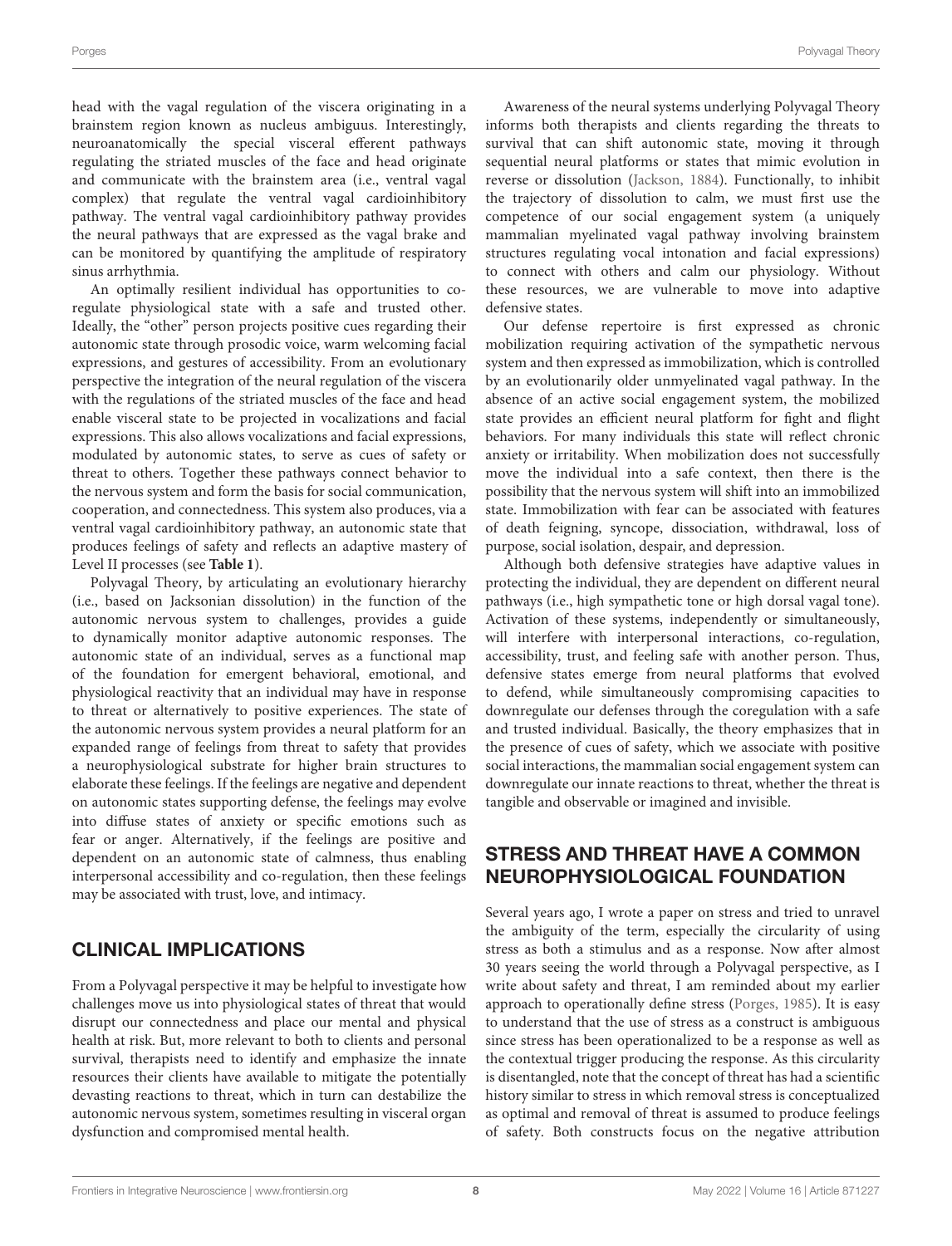of potentially observable and quantifiable features influencing biobehavioral processes, while originating outside of the body. Moreover, neither construct elaborates on the mechanisms that would optimize function following the removal of stress or threat, while implicitly assuming that removal is sufficient.

A Polyvagal perspective shifts the discussion from the external features defining stress and threat to the nervous system's ability to support or disrupt homeostatic functions (i.e., processes supporting health, growth, and restoration). This new conceptualization would redefine stress as a measurable state during which homeostatic functions are disrupted. A redefinition would be consistent with the distinction between stress and coping by emphasizing that coping would functionally include an autonomic feature enabling a return to homeostatic function. It would also refine the dialog distinguishing between good and bad stress from the stimulus to the response. Thus, similar to threat, stress results in a retuned autonomic nervous system to support defense, while disrupting optimal bodily processes. If we assume that removal of stress and threat have the same autonomic signature in which autonomic state is disrupted and metabolic resources are diverted from homeostatic functions to survival needs. We could succinctly propose that feelings of safety would describe recovery to both stress and threat, since feelings of safety are dependent on a return to an autonomic state that would support homeostatic function. The ability to move, following a challenge, into an autonomic state that supports feelings of safety could also operationally define resilience.

Consistent with Cartesian dualism, there is an inherent acceptance that the external disruptor (i.e., stressor) can be operationalized and reliably result in a measurable "stress" response. In the 1985 paper I challenged the prevalent S-R model, which had been fundamental to experimental science, with an S-O-R model in which the O or organismic state measured by autonomic nervous system indices would function as an intervening variable mediating or moderating the influence of S on the R. Note that the S-R model is a behavioral restatement of the cause-and-effect relationship that has served as the basis of empirical science's quest for laws of nature.

Because the intervening variable is assumed to be a source of response variability, researchers within the experimental laboratory-based disciplines are often uncomfortable and seek reassurance in comparatively simple interventions that are relatively independent of the individual differences associated with organismic variables. Among examples of this approach are manipulations of neural blockades (powerful drugs that block specific neural pathways), surgical severing of neural pathways, or brain lesions ablating specific areas of the brain. These manipulations are powerful and the impact on all participants is relatively similar. In the analyses of manipulation studies statistically significance is driven by the relative change to the manipulation versus the individual variations in response parameters among subjects. With powerful interventions strong relationships are easily observed and statistically confirmed. In contrast, using the S-O-R model, consistent with a Polyvagal perspective, we are looking for an interaction that will inform us about the features that distinguish between those who have strong or weak responses to the same manipulation.

In interpreting interactions with autonomic state (i.e., O) on the parameters of the R, there is often a discomfort within the experimental laboratory-based sciences. Thus, reporting interactions with state variables may provoke criticisms that the findings were due to a faulty hypothesis, poor experimental control, inappropriate study design, or a yet to be identified variable(s) influencing the gradation of reactivity. Frequently an alternative plausible explanation that the response (i.e., effect) is not deterministically related to the stimulus (i.e., cause) is not entertained. Fortunately, with the advent of robust multivariate statistical models, now there are accepted techniques that enable researchers to evaluate how other variables may indirectly, via intervening variables, mediate and moderate cause-and-effect relationships. These quantitative techniques were not commonly available during the early part of my research career. Below is the introductory segment of the 1985 paper.

The construct of stress has a variety of definitions. Often the definitions appear circular, since stress has been defined in terms of environmental stimuli (i.e., a stressing environment), as an organismic vulnerability (i.e., a stress-prone organism), and as a response to the environment (i.e., a stress response). The inherent circularity of the definition has limited the succinct articulation of what stress is and what causes it.

Even if stress was operationally defined by labeling the stressing stimulus as the stressor and the behavioral and physiological response or adaptation to the stressor as stress, at least two problems would remain: (1) the definitions of stress and stressor would be circular, and (2) there would be situations in which individual and state variables mediate and modulate the degree of responsivity and adaptability (i.e., stress) of an organism to constant environmental manipulations (i.e., stressor). For example, the same environmental conditions that may result in physiological debilitation for one subject may not produce a discernible behavioral or physiological response in another subject or even in the same subject tested a second time. Thus, stress must be conceptualized not only in terms of the stressor and the observed response but also. In terms of the physiological state or vulnerability of the organism at the time of exposure to the stressor.

One approach to the complex problems associated with stress research would he to reformulate the research strategy. Research is generally conducted within the framework of a mechanistic stimulus–response (S-R) model. In this model the response variance is assumed to be determined by stimulus variance. Thus, stress responses would be determined primarily by the stressor. As noted above, however, the characteristics of the organism at the time of experimental manipulation would contribute to the manifestation of the stress response. Therefore, it would be expedient to use research designs that would enable the examination of the stress response not solely as the product of the stressor but also in terms of the state or condition of the organism prior to the stressor. The research would be formulated within the frame–work of a stimulus-organism-response (S-O-R) model. Thus, the changing characteristics of the organism might index vulnerability to the stressor and determine the degree to which the individual would experience stress.

As we discuss stress, we note that experiences of stress and threat appear to reflect a common neurophysiological platform. Substituting threat for stress in the above paragraphs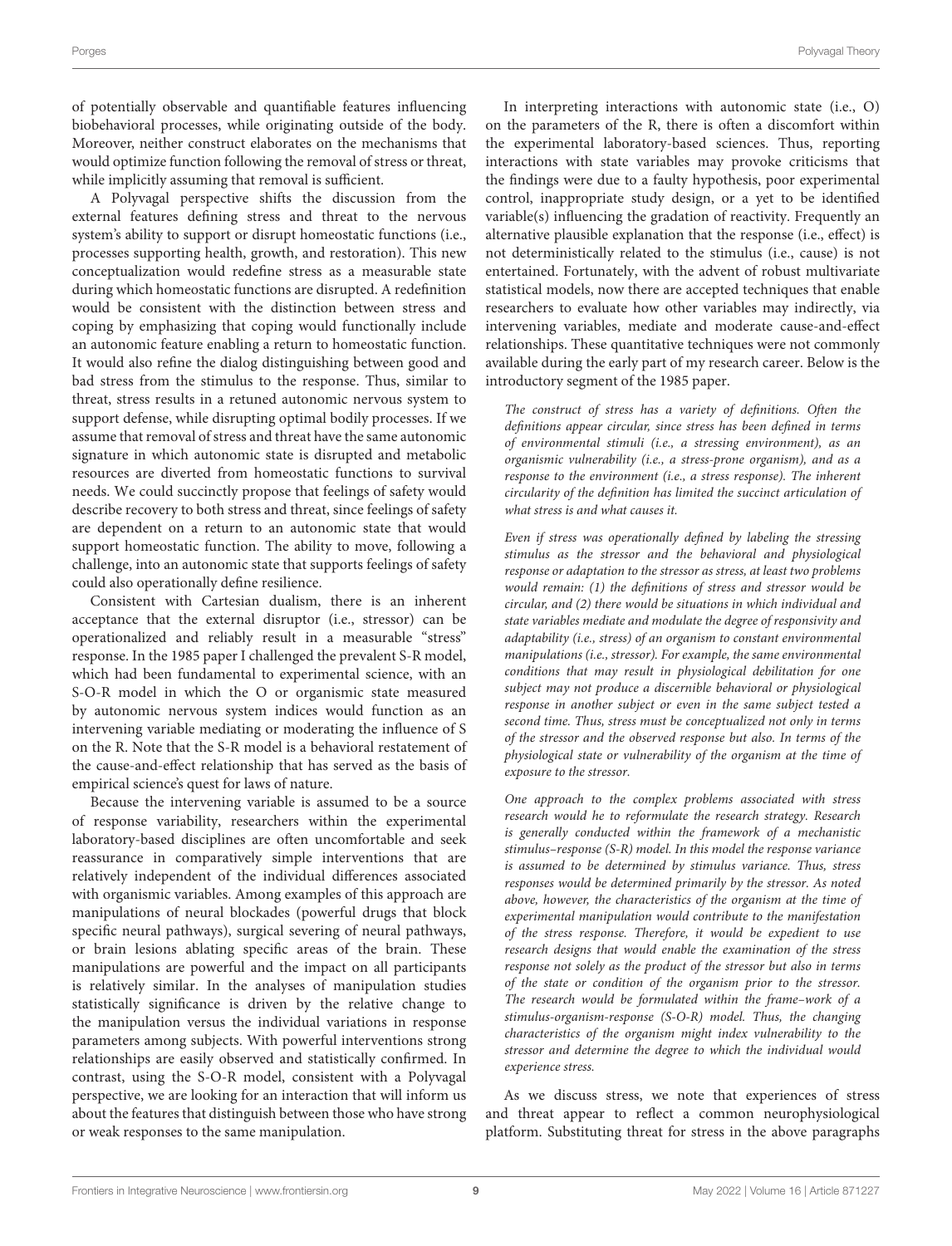would result in similar conclusions. Stress, similar to threat, could objectively be defined as a disruption in homeostatic function. Basically, stress is triggering a bodily state of threat and reorganizing the autonomic nervous system to promote survival. Using this definition, we would be able to decouple good and bad stress (e.g., [McEwen,](#page-13-36) [2013\)](#page-13-36) as being defined by the durations and consequences of the disruptions. Short disruptions or acute stress followed by rapid recoveries would function as neural exercises promoting resilience. While more chronic disruptions without periods of recovery would lead to disease and tissue/organ damage. Research on perceived stress and coping (e.g., [Folkman and Lazarus,](#page-13-37) [1984\)](#page-13-37) that focuses on coping and the link between coping and positive emotions would be consistent with Polyvagal Theory's emphasis on an operational definition of a stress response as prolonged disruption of homeostatic function and the powerful influence of cues of safety in downregulating threat.

A problem with using either threat or stress is that both constructs lead to binary (either/or) models in which removal of threat would be sufficient to feel safe and removal of stress would be sufficient to optimize homeostatic function and relaxation. Missing is an acknowledgment of the nervous system's need for cues of safety and connectedness. These models could be reconceptualized to incorporate an understanding of safety and optimal homeostatic function, which might lead to operationally defined neurophysiologically based measures of recovery and resilience.

Others have proposed relationships between safety and stress [\(Bond et al.,](#page-13-38) [2010;](#page-13-38) [Dollard and McTernan,](#page-13-39) [2011;](#page-13-39) [Brosschot](#page-13-40) [et al.,](#page-13-40) [2017;](#page-13-40) [Slavich,](#page-14-8) [2020\)](#page-14-8) that focus on constructs previously explored by the Polyvagal Theory [\(Porges,](#page-13-41) [2007\)](#page-13-41). For example, the relationship between safety and stress forms the basis for the Generalized Unsafety Theory of Stress (GUTS) proposed by [Brosschot et al.](#page-13-40) [\(2017\)](#page-13-40). Although the two theories use different terms and constructs, the two theories can be contrasted if we assume that stress and threat responses are equivalent. The initial principle proposed in GUTS emphasizes that "the stress response is a default response." In contrast, Polyvagal Theory proposes that stress is due to a disinhibition of a safety state and is not a default state. In fact, Polyvagal Theory would propose that stress (i.e., threat reactivity) rather than being a default state, can be reflected in two defensive states that would compromise homeostatic functions. The defensive states adaptively require foundational survival oriented autonomic states that differ from the safe state that supports homeostasis. To shift states, Polyvagal Theory proposes a process of dissolution, triggered by a neuroception of threat, that results in the disinhibition of evolutionarily older neural pathways that compromise homeostatic functions to serve foundational survival needs. By invoking the Jacksonian principle of dissolution, Polyvagal Theory proposes that stress is an adaptive product of the disinhibition of a safety circuit that supports homeostatic functions. This disinhibition will occur when survival is challenged by cues of danger, which trigger, via neuroception, the autonomic nervous system into states of defense. By acknowledging a hierarchy of autonomic states that parallel vertebrate evolution, the theory proposes a dissolution sequence in which more ancient autonomic circuits become available for defense. The critical points are: (1) stress is not a default state but a disinhibition of older survival circuits resulting in shifting the autonomic nervous system into states of defense, (2) autonomic state mediates the behavioral and physiological features of stress and safety, and (3) autonomic reactivity follows a predictable hierarchical sequence of disinhibiting evolutionarily newer circuits in the service of survival.

## RESILIENCE: AN EMERGENT PROPERTY OF CONNECTEDNESS AND FEELINGS OF SAFETY

Recently, I was interviewed for a documentary on resilience. The documentary was structured to define resilience through the personal narratives of three survivors of severe adversity. My role in the documentary was to provide a common theme capturing the essence of resilience from a Polyvagal perspective. The personal stories were emotionally penetrating and reflected very different experiences. One interviewee survived a suicide attempt by jumping off the Golden Gate Bridge. He related that at the moment he jumped, he knew he had made a mistake and knew he was loved and connected. He survived and has become an active suicide prevention speaker. Another interviewee was an award-winning chef with an incurable inflammatory disease that has impacted her eyes, skin, heart, liver, and kidneys. During the pandemic, she continued to pay her staff and used the remaining food in her restaurant to feed those in need. The third interviewee was a 19-year-old college student who contracted flesh eating bacteria. Twice during the initial treatments, his heart stopped, and he needed to be resuscitated. The consequence of the infection was that both legs and his fingers were amputated. Following his recovery he returned and graduated from college, climbed the highest mountain peak in Australia, plays golf, and started a foundation to help people like himself.

As I listened to their narratives, I felted humbled. How would I translate their courageous actions of survival and generosity into basic principles that were embedded in our biology? As I listened to their stories. two consistent principles emerged. First, they had a heightened degree of connectedness with others (e.g., family, community, and humanity). Second, this connectedness shifted them from a self-focused survival orientation to a concern for others with a sincere need to support others through actions of compassion, benevolence, and generosity. Even during their health challenges, they were signaling concern for the caregivers' wellbeing.

Consistent with a Polyvagal perspective, their survival stories were narratives of individuals who had effectively fulfilled their biological imperative of connectedness. By intuitively connecting, they had tapped into a powerful resource, the social engagement system with its neurophysiological substrate, the ventral vagal complex. Even during the profound challenges of their illnesses, injuries, and personal losses, their nervous systems maintained a capacity to connect and to calm. This still leaves the important question of how some individuals efficiently recruit top-down mechanisms effectively accessing cues of safety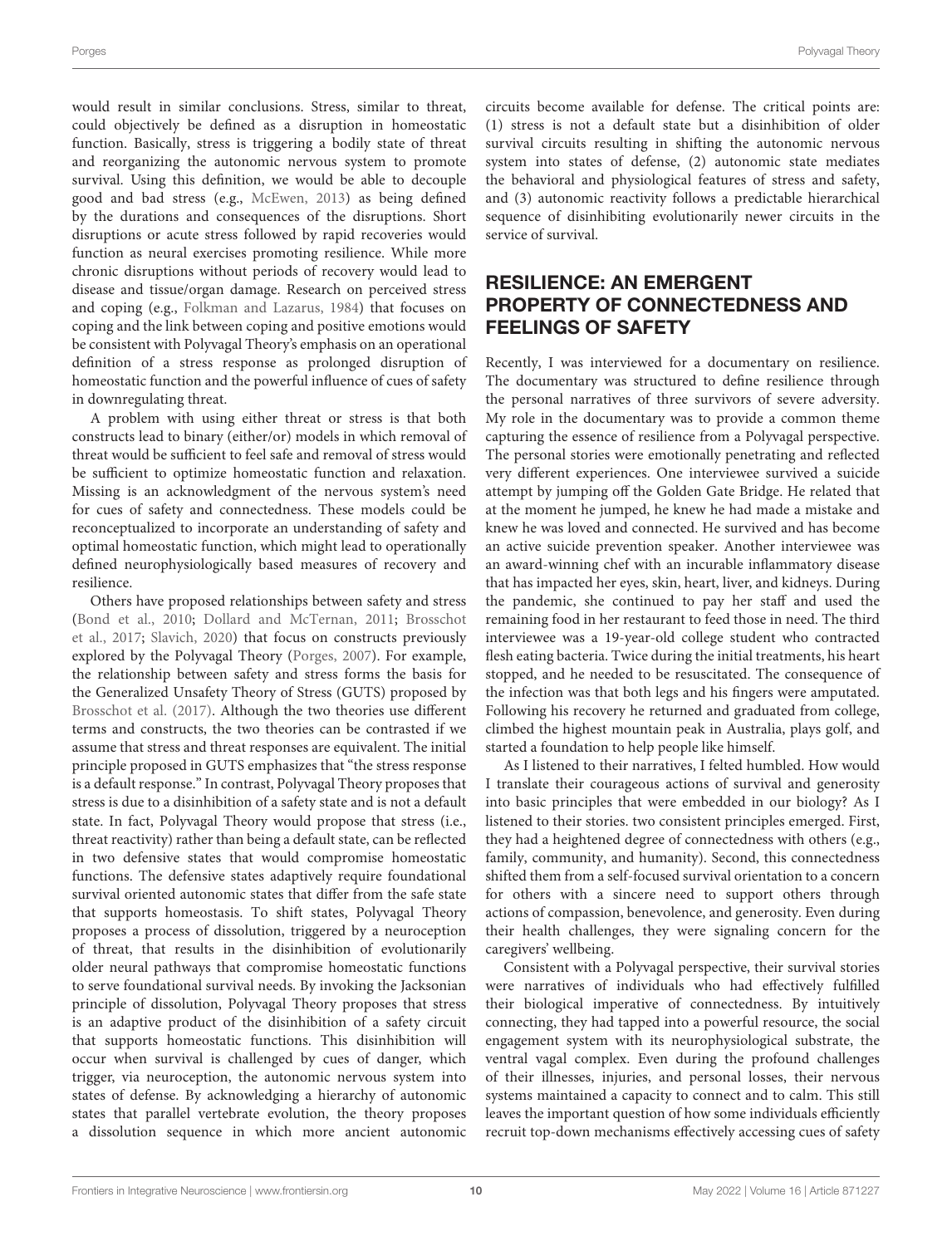from context and memories, while others do not. Polyvagal Theory would propose that this access is mediated by autonomic state and the efficiency of top-down mechanisms in regulating autonomic state. Potentially, this might be indexed by the vagal efficiency metric.

Polyvagal Theory informs us that sociality is a neuromodulator and functionally supports homeostatic functions that serve as a neurophysiological foundation for the positive emergent emotional and social consequences. In this paper, several related processes have been associated with feelings of safety or threat. In a sense, we could say that Polyvagal Theory emphasizes that resilience reflects a physiological state, which is sufficiently resilient to recover from disruptions, support feelings of safety, and connect with others via an active social engagement system. Moving into this state has positive outcomes that are not solely reflected in sociality and trust, but also in prosocial actions of compassion, benevolence, and generosity that enable humans to actualize their biological imperative of connectedness. The narratives highlighted the possibility that resiliency might be a product of a nervous system with sufficient resources to move out of the self-oriented focus of threat and stress to an other-oriented focus of feelings of safety that naturally emerge into actions of sociality, and compassion.

Resilience is a complex construct that appears to embody the successful integration of several skills and underlying neurophysiological mechanisms to recover from severe survival related challenges. Considering the focus and organization of this paper, resilience and feelings of safety share a common neurophysiological substrate. On its most foundational level, resilience reflects behavioral, physiological, emotional, and social processes that are dependent on the recovery of autonomic function to a state that supports social engagement as an adaptive strategy to co-regulate with others and to mutually support health, growth, and restoration. The antithesis of resilience might be thought of as being locked in an autonomic state that would support threat reactions within the body (e.g., injury and infection) and from others. In an autonomic state that supports threat, even the foundational processes described in Levels I and II in **[Table 1](#page-2-0)** would be compromised. When these foundational levels are functional, the nervous system can support coordinated goal directed behaviors. (Level III) and social interactions (Level IV).

An optimally regulated autonomic nervous system would support homeostasis and appropriately respond to challenges with an efficient vagal brake (i.e., enhanced vagal efficiency) by reacting and recovering to transitory challenges. But these narratives of resilience emphasize that there is a more integrative mechanism involved that is linked to fulfilling the biological imperative of social connectedness. This capacity for connectedness requires an active social engagement system, which broadcasts the individual's accessibility through voice and facial expressivity. In a simplistic manner the face and voice, via brainstem pathways in the ventral vagal complex, provide a mechanism through which the autonomic state of two individuals can be shared and functionally transmit feelings of safety, trust, and accessibility that lead to an effective co-regulation. The ability to co-regulate is not simply a collection

of voluntary operant behaviors involving facial expressions and vocalizations but seems to require the transmission of veridical cues of safety that are sufficient to elicit a neuroception of safety. It is hard to calibrate these cues, although we subjectively know through our personal reactions that with some, we feel safe and accessible, while with others we feel uncomfortable. I have come to label people, whose presence triggers a smile with feelings of accessibility and connection as super co-regulators. Perhaps, resilience, as a process, reflects the successful biobehavioral navigation of the four levels described in **[Table 1](#page-2-0)** and could succinctly be summarized as the capacity to spontaneously foster feelings of safety in both self and other.

# CONCLUDING REMARKS: CLAIMING OUR PHYLOGENETIC HERITAGE

Feelings of safety play a fundamental role enabling humans not only to survive, but to thrive. This supposition poses the important scientific question of how a feeling could be so critical to the survival of our species. To answer this question, it is first necessary to understand the relationship between feelings of safety and the specific neurophysiological architecture that underlies this specific category of feelings. Unfortunately, historical attempts to answer these types of questions have been elusive. Attempts to identify neurophysiological signatures of specific feelings, emotions, thoughts, or even global processes such as sociality have produced, at best, confusing and ambiguous results (e.g., [Cacioppo et al.,](#page-13-42) [2000;](#page-13-42) [Levenson,](#page-13-43) [2003\)](#page-13-43).

Central to the solution of this problem is how terms and constructs are used in different disciplines. In general, attempts to translate from psychological to physiological phenomena have focused on a strategy that could be succinctly labeled as "psychophysiological parallelism." Psychophysiological parallelism is an intriguing strategy with a strong assumption that it is possible to identify unique neurophysiological signatures of specific mental processes (e.g., feelings, emotions, thoughts, etc.). In the 1960s psychophysiology emerged as an interdisciplinary science with historic roots embedded in this assumption.

Although Polyvagal Theory [\(Porges,](#page-13-26) [1995\)](#page-13-26) emerged from traditional psychophysiology, it provided a theoretical demarcation from parallelism. In a sense, psychophysiological parallelism implicitly assumed that of the constructs employed in different domains were valid (e.g., subjective, observable, physiological) and focused on establishing correlations across domains that optimistically would lead to an objectively quantifiable physiological signature of the construct explored in the psychological domain. In contrast, Polyvagal Theory emphasizes the interactive and integrative aspect of different levels of the nervous system. The theory emphasizes a hierarchical organization that mirrors phylogenetic shifts among vertebrates. The evolutionary changes are also reflected in maturational trends. Thus, what appears to be more complex and related to higher brain structures, such as language and sensitivities to another's physiological state via intonation of voice and gesture, is reflecting the functional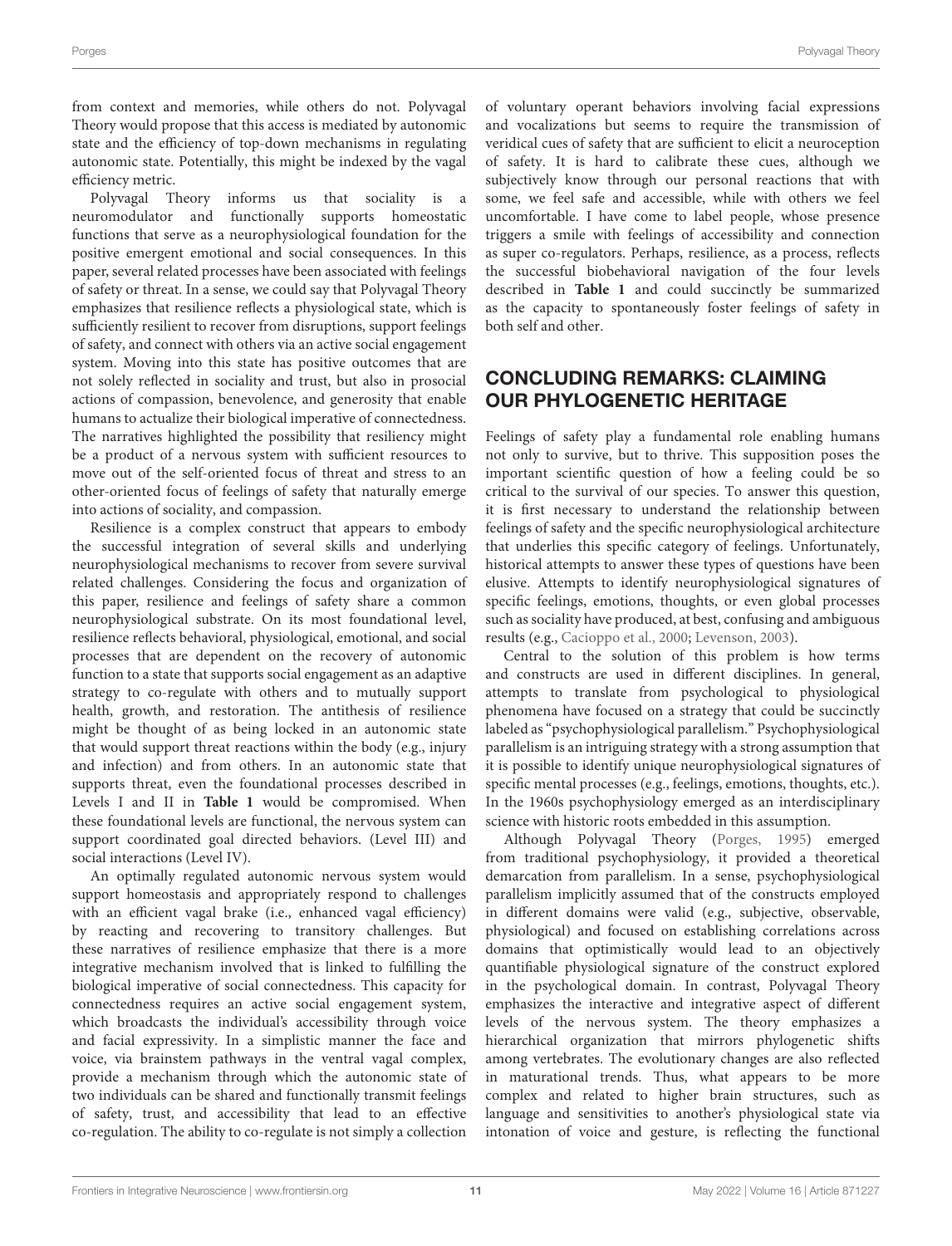#### <span id="page-11-0"></span>TABLE 2 | Principles of a science of safety.

(1) Feelings of safety are a subjective interpretation of a calm autonomic state regulated by the ventral vagal pathway that supports homeostatic functions (i.e., health, growth, and restoration).

(2) Feelings of threat, stress, or anxiety are subjective interpretations of a shared defensive autonomic state that disrupts homeostatic function.

(3) Feelings of safety provide access to the social engagement system.

(4) When recruited, the social engagement system sends signals of safety (e.g., intonation of voice, facial expressions) to others that functionally downregulate (via neuroception) autonomic states of defense to states of calmness and accessibility mitigating the metabolically costly threat reactions through co-regulation.

(5) Co-regulation provides the neural state that supports the establishment of trusting relationships.

(6) Autonomic states of calmness (e.g., feelings of safety) enable efficient access to the higher brain structures involved in problem solving and creativity.

(7) The reciprocal benefits of co-regulation form the basis of sociality and support the neural systems optimizing health and performance.

and structural changes mapped into the evolutionary history of vertebrates. Frequently missed with our cortico-centric and cognitive-centric orientation is the importance of lower brain mechanisms in managing our basic survival-oriented reactions. Although the less complex earlier evolved systems are often repurposed in mammals, they remain survival oriented and are efficiently available to support states of defense when survival is challenged.

Psychophysiological parallelism is functionally a scientific strategy that assumes an isomorphic representation of a process with the gradations being mapped with equivalent precision on all levels. An alternate and more parsimonious strategy would be to organize the nervous system into a hierarchical format in which neurophysiological processes related to basic biologically determined survival needs are required to be managed successfully before higher brain structures are functionally given access to be activated for problem solving, creativity, and even sociality. Polyvagal Theory postulates that our biology is hierarchically organized with the basic survival needs, such as managing homeostatic functions, residing in foundational brainstem structures and optimal access and utilization of higher neural circuits being dependent on success at the foundational level. Polyvagal Theory provides insights into what the hierarchy is and how it can be identified and potentially monitored. According to the theory, the hierarchy reflects the phylogenetic shifts in the nervous system.

To reduce the intellectual burden of visualizing the evolutionary changes in the nervous system, Polyvagal Theory focused on the phylogenetic transitions of the autonomic nervous system. Specifically, the theory focused on the functional consequences of how the autonomic nervous system was repurposed during the transition from asocial reptiles to social mammals. This focus had a serendipitous benefit, since the brainstem area is relatively small and there was sufficient comparative neuroanatomy conducted to map the changes in the brainstem pathways and their potential adaptive functions. The theory focused on how phylogenetic changes in the neural regulation of the heart provided the foundational properties for feelings of safety and emergent sociality. This paper emphasizes that these two "psychological" constructs have a dependence on an evolved link between social engagement behaviors and vagal regulation. However, there are convergent evolutionary changes in how the neuropeptides of vasopressin and oxytocin function to support the advent of sociality in mammals [\(Porges,](#page-13-44) [2001c;](#page-13-44) [Carter,](#page-13-45) [2021\)](#page-13-45). Specifically, oxytocin

plays important role in regulating the autonomic nervous system enabling mammals to immobilize without fear, give birth, and experience intimacy without recruiting physiological defensive reactions through dorsal vagal pathways (e.g., bradycardia, syncope, and diarrhea).

Information from three scientific strategies leads to an understanding of the critical role that feelings of safety play in human survival. Complementing the evolutionary and developmental trends introduced above there is a third strategy, an unfolding or de-evolution of the hierarchy in response to threat. This third strategy represents the study of pathology and adaptive reactions to challenges including threat and illness. [Jackson](#page-13-13) [\(1884\)](#page-13-13) formally introduced de-evolution as dissolution to emphasize the functional impact of disease or damage to the brain. He noted that as evolutionarily newer circuits became dysfunctional, they no longer inhibited the actions of older circuits, and the older circuits became active. Threat is a generalized response that can occur in response to a physical challenge, a pathogen, or even an inaccurate interpretation of context. The elements resulting a threat response do not have to be valid from an objective interpretation of threat. Rather, threat responses reflect the nervous systems interpretation of risk. In Polyvagal terminology, threat responses are due to a neuroception of danger or life threat in which the nervous system determines risk outside of conscious awareness. From a Polyvagal perspective, threat reactions represent a disruption of homeostatic function regardless of the validity of threat. Conversely, a neuroception of safety, results in an autonomic state that supports homeostatic function with emergent feelings of safety.

Feelings of safety and threat recruit different autonomic resources to optimize survival. However, survival as a construct is overly broad and confusing. Survival can initially be deconstructed into two domains of competence: one within the body and the other outside of the body. Although adequately responding to both challenges is necessary, **internal competence needs to precede external competence**. The internal processes focus on how the nervous system manages the regulation of bodily organs and supports the basic homeostatic processes of health, growth, and restoration. This is obvious when observing the challenge to survival of being born premature, basically born too soon for their nervous system to effectively manage homeostatic demands. The external processes focus on how the nervous system supports responses to challenges. For humans this starts with mastering the coordination of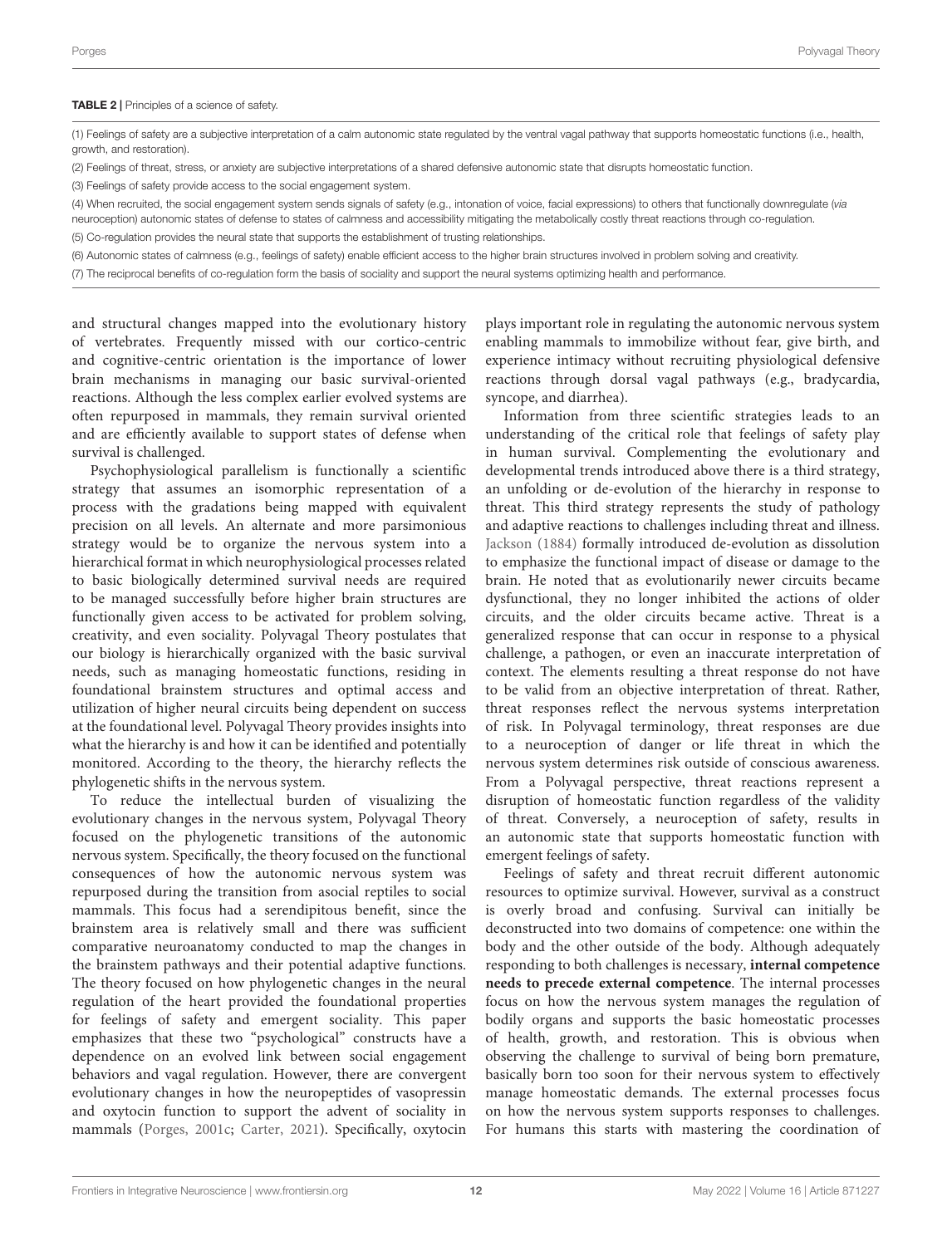On the most basic level, feelings of safety are a direct reflection of autonomic state when it is efficiently supporting homeostatic functions. But, there is a consequential factor. Being in a calm autonomic state provides neural access to the regulation of the muscles of the face and head that form an integrated social engagement system. This system utilizes the same neural network that coordinates sucking, swallowing, vocalizing, and breathing at birth. Interestingly, access to this system is also a portal to calm as evidenced by the overlap between social behavior and ingestion. Thus, feelings of safety not only reflect a calm autonomic state supporting homeostatic functions that are effectively regulated via the ventral vagus, but also provide access to the special visceral efferent pathways that also originate in the ventral vagal complex that enable social communication.

Frequently missed is the understanding that the brainstem area regulating the autonomic state that supports feelings of safety also regulates the muscles of the face and head that we use for ingestion, social communication, and signaling that we can be trusted and are safe to approach. For example, the intonation of voice reflects our autonomic state. If we are calm and our heart rate is slow and rhythmically variable, our voice is prosodic. The intonation of voice reflected in prosody is the product of vagal pathways regulating laryngeal and pharyngeal muscles. When we are frightened or angry our voice loses prosody, and our heart rate is fast and loses rhythmic variability. Feeling safe, by being in a calm autonomic state, provides access to efficiently use the social engagement system and to convey the feelings of safety to another. This is universally observed as a mother calms her infant with melodic vocalizations, gentle reassuring gestures, and warm facial expressions. Underlying the effectiveness of the mother's vocalizations and facial expressions in calming the infant is the fact that these cues of safety are actively both reflecting the mother's autonomic state and directly impacting on the nerves that regulate the infant's autonomic nervous system via the same brainstem structures located in the ventral vagal complex. However, access to structures involved in ingestion and social engagement behaviors are limited by autonomic state. These structures are efficiently accessible when the autonomic nervous system is calm, not in a state of defense, and under the regulation of the ventral vagal pathway.

This paper has emphasized the common theme that feelings of safety reflect a core fundamental process that has enabled humans to survive through the opportunistic features of trusting social engagements that have co-regulatory capacities to mitigate the metabolically costly defense reactions. The short-term outcome is obvious in terms of the support of homeostatic functions. However, there is also a long-term consequence of feelings of safety that are reflected in the emergence of communities in which feelings of safety expand through spontaneous social engagement. Prosocial behaviors among a collective become the norm. Thus, our sociality enables an expansion of those with whom we feel safe and trust. This, of course, is the underlying premise of communities including legal systems, business transactions, political negotiations, and international treaties.

Through the study of neural development and phylogeny, we can extract foundational principles and their underlying mechanisms through which the autonomic nervous system leads to feelings of safety and opportunities to co-regulate. The study of mental and physical illnesses provides a convergent research strategy to confirm these principles, since illness is a trigger of dissolution, which functionally disrupts autonomic regulation and compromises social engagement behaviors.

In **[Table 2](#page-11-0)** above, the foundational principles are outlined. The principles succinctly form a hierarchy that leads to an optimization of health as well as mental, social, and behavioral processes. An acknowledgment of these principles in daily interactions and societal institutions would reinstate processes that would support the qualities of human experience, in which feelings of safety form the foundation of a healthier and more productive society. These principles highlight the validity of a science of safety that when implemented in societal institutions, ranging from healthcare to education, would enhance health, sociality, and lead to greater productivity, creativity, and a sense of wellbeing. In a way, by respecting our need to feel safe, we respect our phylogenetic heritage and elevate sociality as a neuromodulator and functionally provide the scientific validation for a societal focus on promoting opportunities to experience feelings of safety and co-regulation.

In summary, feelings of safety and threat are subjective interpretations of the autonomic nervous system communicating via interoception with higher brain structures. As humans, we are on a life-long quest to feel safe. Polyvagal Theory deconstructs this intuitive truth into a plausible neuroscience with testable hypotheses and objective neurophysiological indices. Functionally, this quest to feel safe is the product of respecting the important functions of neuroception and the powerful role of co-regulation and other attributes of sociality as a neuromodulator that can optimize health, growth, and restoration.

### AUTHOR CONTRIBUTIONS

SP contributed to the conceptualization and wrote the manuscript.

# FUNDING

This work was supported by gifts to the Traumatic Stress Research Consortium from the Dillon Fund, Chaja Stiftung, and the United States Association for Body Psychotherapy.

# ACKNOWLEDGMENTS

Special thanks are extended to Sue Carter for encouraging me to formalize the ideas presented in this manuscript and for her helpful comments.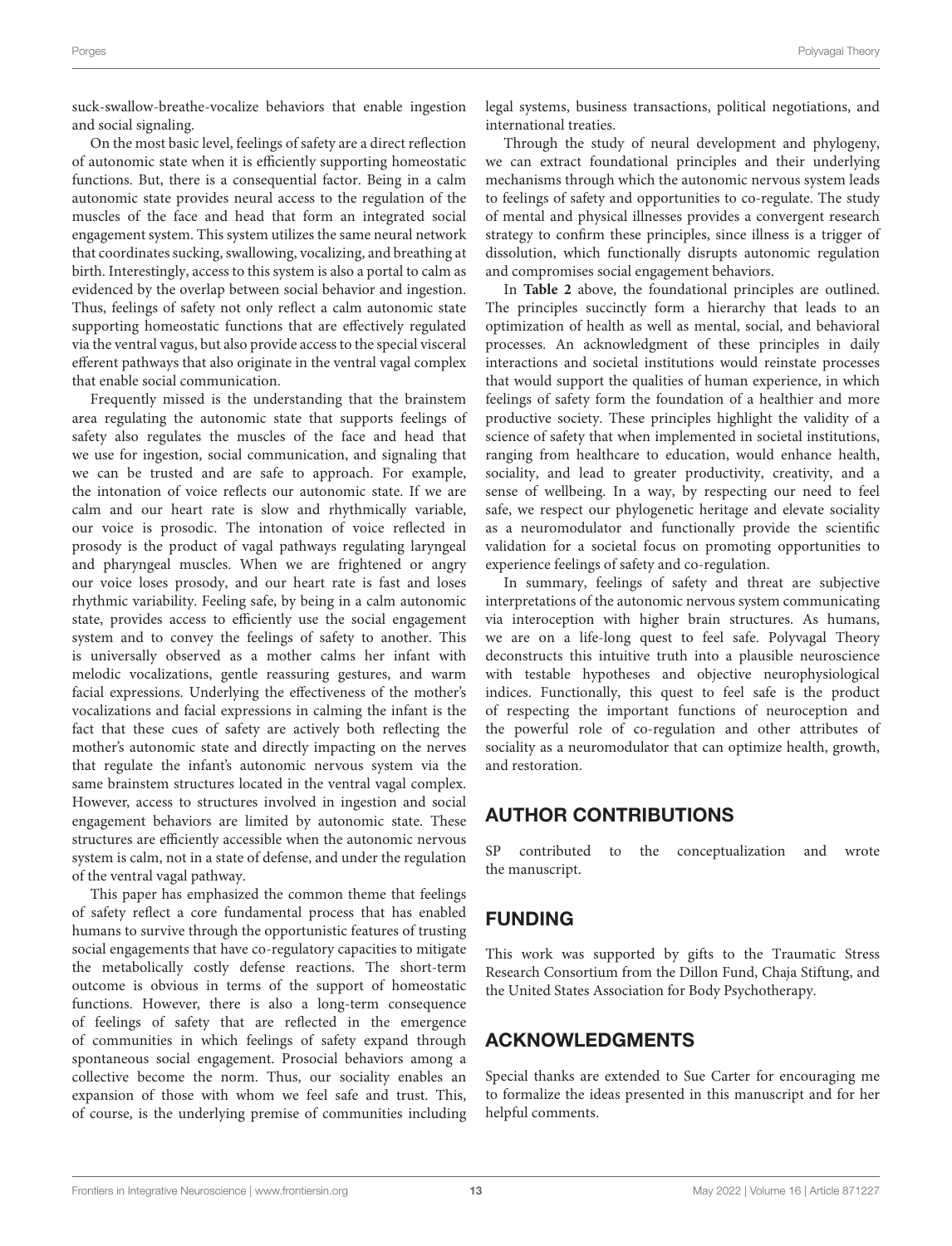- <span id="page-13-19"></span>Ahnert, L., Eckstein-Madry, T., Piskernik, B., Porges, S. W., and Lamb, M. E. (2021). Infants' stress responses and protest behaviors at childcare entry and the role of care providers. Dev. Psychobiol. 63:e22156. [doi: 10.1002/dev.22156](https://doi.org/10.1002/dev.22156)
- <span id="page-13-38"></span>Bond, S. A., Tuckey, M. R., and Dollard, M. F. (2010). Psychosocial safety climate, workplace bullying, and symptoms of posttraumatic stress. Organ. Dev. J. 28:37.
- <span id="page-13-30"></span>Borg, E., and Counter, S. A. (1989). The middle-ear muscles. Sci. Am. 261, 74–81. [doi: 10.1038/scientificamerican0889-74](https://doi.org/10.1038/scientificamerican0889-74)
- <span id="page-13-14"></span>Bowlby, J. (1988). A secure base: Parent-child attachment and healthy human development. New York: Basic books.
- <span id="page-13-40"></span>Brosschot, J. F., Verkuil, B., and Thayer, J. F. (2017). Exposed to events that never happen: generalized unsafety, the default stress response, and prolonged autonomic activity. Neurosci. Biobehav. Rev. 74, 287–296. [doi: 10.1016/j.](https://doi.org/10.1016/j.neubiorev.2016.07.019) [neubiorev.2016.07.019](https://doi.org/10.1016/j.neubiorev.2016.07.019)
- <span id="page-13-42"></span>Cacioppo, J. T., Berntson, G. G., Sheridan, J. F., and McClintock, M. K. (2000). Multilevel integrative analyses of human behavior: Social neuroscience and the complementing nature of social and biological approaches. Psychol. Bull. 126, 829–843. [doi: 10.1037//0033-2909.126.6.829](https://doi.org/10.1037//0033-2909.126.6.829)
- <span id="page-13-45"></span>Carter, C. S. (2021). Oxytocin and love: myths, metaphors and mysteries. Compr. Psychoneuroendocrinol. 9:100107. [doi: 10.1016/j.cpnec.2021.100107](https://doi.org/10.1016/j.cpnec.2021.100107)
- <span id="page-13-9"></span>Dale, L. P., Kolacz, J., Sambuco, N., Majdick, J., Johonnot, K., and Porges, S. W. (under review). Vagal Efficiency: An Autonomic Metric Mediating the Impact of Maltreatment History, Exercise, and Psychiatric and Physical Health in College Students.
- <span id="page-13-24"></span>Damasio, A. R. (1994). Descartes' Error: Emotion, Reason, and the Human Brain. New York, NY: G.P. Putnam.
- <span id="page-13-21"></span>Dana, D. (2018). The Polyvagal Theory in Therapy: Engaging the Rhythm of Regulation (Norton Series on Interpersonal Neurobiology). New Yprk: WW Norton & Company.
- <span id="page-13-23"></span>Descartes, R. (1986). Discourse on Method, 1596-1650. London: Macmillan.
- <span id="page-13-25"></span>Dobzhansky, T. (1962). Mankind Evolving. New Haven: Yale University Press.
- <span id="page-13-39"></span>Dollard, M. F., and McTernan, W. (2011). Psychosocial safety climate: a multilevel theory of work stress in the health and community service sector. Epidemiol. Psychiatr. Sci. 20, 287–293. [doi: 10.1017/s2045796011000588](https://doi.org/10.1017/s2045796011000588)
- <span id="page-13-16"></span>Fanning, J., Silfer, J. L., Liu, H., Gauvin, L., Heilman, K. J., Porges, S. W., et al. (2020). Relationships between respiratory sinus arrhythmia and stress in college students. J. Behav. Med. 43, 308–317. [doi: 10.1007/s10865-019-00103-7](https://doi.org/10.1007/s10865-019-00103-7)
- <span id="page-13-37"></span>Folkman, S., and Lazarus, R. S. (1984). Stress, Appraisal, and Coping (Vol. 2). New York: Springer Publishing Company.
- <span id="page-13-0"></span>Gendlin, E. T. (1997). Experiencing and the Creation of Meaning: A Philosophical and Psychological Approach to the Subjective. Evanston, IL: Northwestern University Press.
- <span id="page-13-13"></span>Jackson, J. H. (1884). The Croonian lectures on evolution and dissolution of the nervous system. Brit. Med. J. 1:703. [doi: 10.1136/bmj.1.1215.703](https://doi.org/10.1136/bmj.1.1215.703)
- <span id="page-13-15"></span>Kolacz, J., Dale, L. P., Nix, E. J., Roath, O. K., Lewis, G. F., and Porges, S. W. (2020a). Adversity history predicts self-reported autonomic reactivity and mental health in US residents during the COVID-19 pandemic. Front. Psychiatr. 11:577728. [doi: 10.3389/fpsyt.2020.577728](https://doi.org/10.3389/fpsyt.2020.577728)
- <span id="page-13-20"></span>Kolacz, J., Hu, Y., Gesselman, A. N., Garcia, J. R., Lewis, G. F., and Porges, S. W. (2020b). Sexual function in adults with a history of childhood maltreatment: Mediating effects of self-reported autonomic reactivity. Psychol. Trauma Theor. Res, Prac. Policy 12:281. [doi: 10.1037/tra0000498](https://doi.org/10.1037/tra0000498)
- <span id="page-13-18"></span>Kolacz, J., daSilva, E. B., Lewis, G. F., Bertenthal, B. I., and Porges, S. W. (2022). Associations between acoustic features of maternal speech and infants' emotion regulation following a social stressor. Infancy. 27, 135–158. [doi: 10.1111/infa.](https://doi.org/10.1111/infa.12440) [12440](https://doi.org/10.1111/infa.12440)
- <span id="page-13-10"></span>Kolacz, J., Kovacic, K., Lewis, G. F., Sood, M. R., Aziz, Q., Roath, O. R., et al. (2021). Cardiac autonomic regulation and joint hypermobility in adolescents with functional abdominal pain disorders. Neurogastroenterol. Motil. 33:e14165. [doi:](https://doi.org/10.1111/nmo.14165) [10.1111/nmo.14165](https://doi.org/10.1111/nmo.14165)
- <span id="page-13-28"></span>Kolacz, J., Kovacic, K. K., and Porges, S. W. (2019). Traumatic stress and the autonomic brain-gut connection in development: Polyvagal Theory as an integrative framework for psychosocial and gastrointestinal pathology. Dev. Psychobiol. 61, 796–809. [doi: 10.1002/dev.21852](https://doi.org/10.1002/dev.21852)
- <span id="page-13-29"></span>Kolacz, J., Lewis, G. F., and Porges, S. W. (2018). The integration of vocal communication and biobehavioral state regulation in mammals: A polyvagal

hypothesis. Handb. Behav. Neurosci. 25, 23–34. [doi: 10.1016/B978-0-12-](https://doi.org/10.1016/B978-0-12-809600-0.00003-2) [809600-0.00003-2](https://doi.org/10.1016/B978-0-12-809600-0.00003-2)

- <span id="page-13-27"></span>Kolacz, J., and Porges, S. W. (2018). Chronic diffuse pain and functional gastrointestinal disorders after traumatic stress: pathophysiology through a polyvagal perspective. Front. Med. 5:145. [doi: 10.3389/fmed.2018.00145](https://doi.org/10.3389/fmed.2018.00145)
- <span id="page-13-17"></span>Kovacic, K., Kolacz, J., Lewis, G. F., and Porges, S. W. (2020). Impaired vagal efficiency predicts auricular neurostimulation response in adolescent functional abdominal pain disorders. Official J. Am. Coll. Gastroenterol. 115, 1534–1538. [doi: 10.14309/ajg.0000000000000753](https://doi.org/10.14309/ajg.0000000000000753)
- <span id="page-13-43"></span>Levenson, R. W. (2003). Autonomic specificity and emotion. Handb. Affect. Sci. 2, 212–224.
- <span id="page-13-2"></span>Lewis, G. F., Furman, S. A., McCool, M. F., and Porges, S. W. (2012). Statistical strategies to quantify respiratory sinus arrhythmia: Are commonly used metrics equivalent? Biol. Psychol. 89, 349–364. [doi: 10.1016/j.biopsycho.2011.11.009](https://doi.org/10.1016/j.biopsycho.2011.11.009)
- <span id="page-13-36"></span>McEwen, B. S. (2013). The brain on stress: Toward an integrative approach to brain, body, and behavior. Perspect. Psychol. Sci. 8, 673–675. [doi: 10.1177/](https://doi.org/10.1177/1745691613506907) [1745691613506907](https://doi.org/10.1177/1745691613506907)
- <span id="page-13-35"></span>Porges, S. W. (1985). Spontaneous oscillations in heart rate: Potential index of stress. Anim. stress 97–111. [doi: 10.1007/978-1-4614-7544-6\\_7](https://doi.org/10.1007/978-1-4614-7544-6_7)
- <span id="page-13-3"></span>Porges, S. W. (1992). Vagal tone: a physiologic marker of stress vulnerability. Pediatrics 90, 498–504.
- <span id="page-13-26"></span>Porges, S. W. (1995). Orienting in a defensive world: Mammalian modifications of our evolutionary heritage. Polyvagal theor. Psychophysiol. 32, 301–318. [doi:](https://doi.org/10.1111/j.1469-8986.1995.tb01213.x) [10.1111/j.1469-8986.1995.tb01213.x](https://doi.org/10.1111/j.1469-8986.1995.tb01213.x)
- <span id="page-13-1"></span>Porges, S. W. (1996). Physiological regulation in high-risk infants: A model for assessment and potential intervention. Dev. Psychopathol. 8, 43–58. [doi: 10.](https://doi.org/10.1017/s0954579400006969) [1017/s0954579400006969](https://doi.org/10.1017/s0954579400006969)
- <span id="page-13-5"></span>Porges, S. W. (1998). Love and the evolution of the autonomic nervous system: the Polyvagal theory of intimacy. Psychoneuroendocrinology 23, 837–861.
- <span id="page-13-44"></span>Porges, S. W. (2001c). The Polyvagal theory: phylogenetic substrates of a social nervous system. Int. J. Psychophysiol. 42, 123–146.
- <span id="page-13-32"></span>Porges, S. W. (2003). Social engagement and attachment: a phylogenetic perspective. Ann. the N. Y. Acad. Sci. 1008, 31–47. [doi: 10.1196/annals.1301.004](https://doi.org/10.1196/annals.1301.004)
- <span id="page-13-33"></span>Porges, S. W. (2004). Neuroception: A subconscious system for detecting threats and safety. Zero Three 24, 19–24. [doi: 10.1016/j.autneu.2021.102868](https://doi.org/10.1016/j.autneu.2021.102868)
- <span id="page-13-41"></span>Porges, S. W. (2007). The Polyvagal perspective. Biol. Psychol. 74, 116–143.
- <span id="page-13-34"></span>Porges, S. W. (2009). The polyvagal theory: new insights into adaptive reactions of the autonomic nervous system. Cleve. Clin. J. Med. 76:S86. [doi: 10.3949/ccjm.](https://doi.org/10.3949/ccjm.76.s2.17) [76.s2.17](https://doi.org/10.3949/ccjm.76.s2.17)
- <span id="page-13-11"></span>Porges, S. W. (2021a). Polyvagal Safety: Attachment, Communication, Self-Regulation. New York: WW Norton.
- <span id="page-13-12"></span>Porges, S. W. (2021b). Polyvagal Theory: A biobehavioral journey to sociality. Comprehen. Psychoneuroendocrinol. 7:100069. [doi: 10.1016/j.cpnec.2021.](https://doi.org/10.1016/j.cpnec.2021.100069) [100069](https://doi.org/10.1016/j.cpnec.2021.100069)
- <span id="page-13-22"></span>Porges, S. W., and Dana, D. (2018). Clinical Applications of the Polyvagal Theory: The Emergence of Polyvagal-Informed Therapies (Norton Series on Interpersonal Neurobiology). New York, NY: WW Norton & Company.
- <span id="page-13-31"></span>Porges, S. W., Bazhenova, O. V., Bal, E., Carlson, N., Sorokin, Y., Heilman, K. J., et al. (2014). Reducing auditory hypersensitivities in autistic spectrum disorder: preliminary findings evaluating the listening project protocol. Front. Pediatr. 2:80. [doi: 10.3389/fped.2014.00080](https://doi.org/10.3389/fped.2014.00080)
- <span id="page-13-8"></span>Porges, S. W., Davila, M. I, Lewis, G. F., Kolacz, J., Okonmah-Obazee, S., Hane, A. A., et al. (2019). Autonomic regulation of preterm infants is enhanced by Family Nurture Intervention. Dev. Psychobiol. 61, 942–952. [doi: 10.1002/dev.](https://doi.org/10.1002/dev.21841) [21841](https://doi.org/10.1002/dev.21841)
- <span id="page-13-7"></span>Porges, S. W., Doussard-Roosevelt, J. A., Stifter, C. A., McClenny, B. D., and Riniolo, T. C. (1999). Sleep state and vagal regulation of heart period patterns in the human newborn: an extension of the polyvagal theory. Psychophysiology. 36, 14–21. [doi: 10.1017/s004857729997035x](https://doi.org/10.1017/s004857729997035x)
- <span id="page-13-6"></span>Porges, S. W., Doussard-Roosevelt, J. A., Portales, A. L., and Greenspan, I. (1996). Infant regulation of the vagal "brake" predicts child behavior problems: A psychobiological model of social behavior. Dev. Psychobiol. 29, 697–712. [doi:](https://doi.org/10.1002/(SICI)1098-2302(199612)29:8<697::AID-DEV5>3.0.CO;2-O) [10.1002/\(SICI\)1098-2302\(199612\)29:8<697::AID-DEV5>3.0.CO;2-O](https://doi.org/10.1002/(SICI)1098-2302(199612)29:8<697::AID-DEV5>3.0.CO;2-O)
- <span id="page-13-4"></span>Porges, S. W., and Furman, S. A. (2011). The early development of the autonomic nervous system provides a neural platform for social behaviour: A polyvagal perspective. Infant Child Dev. 20, 106–118. [doi: 10.1002/](https://doi.org/10.1002/icd.688) [icd.688](https://doi.org/10.1002/icd.688)